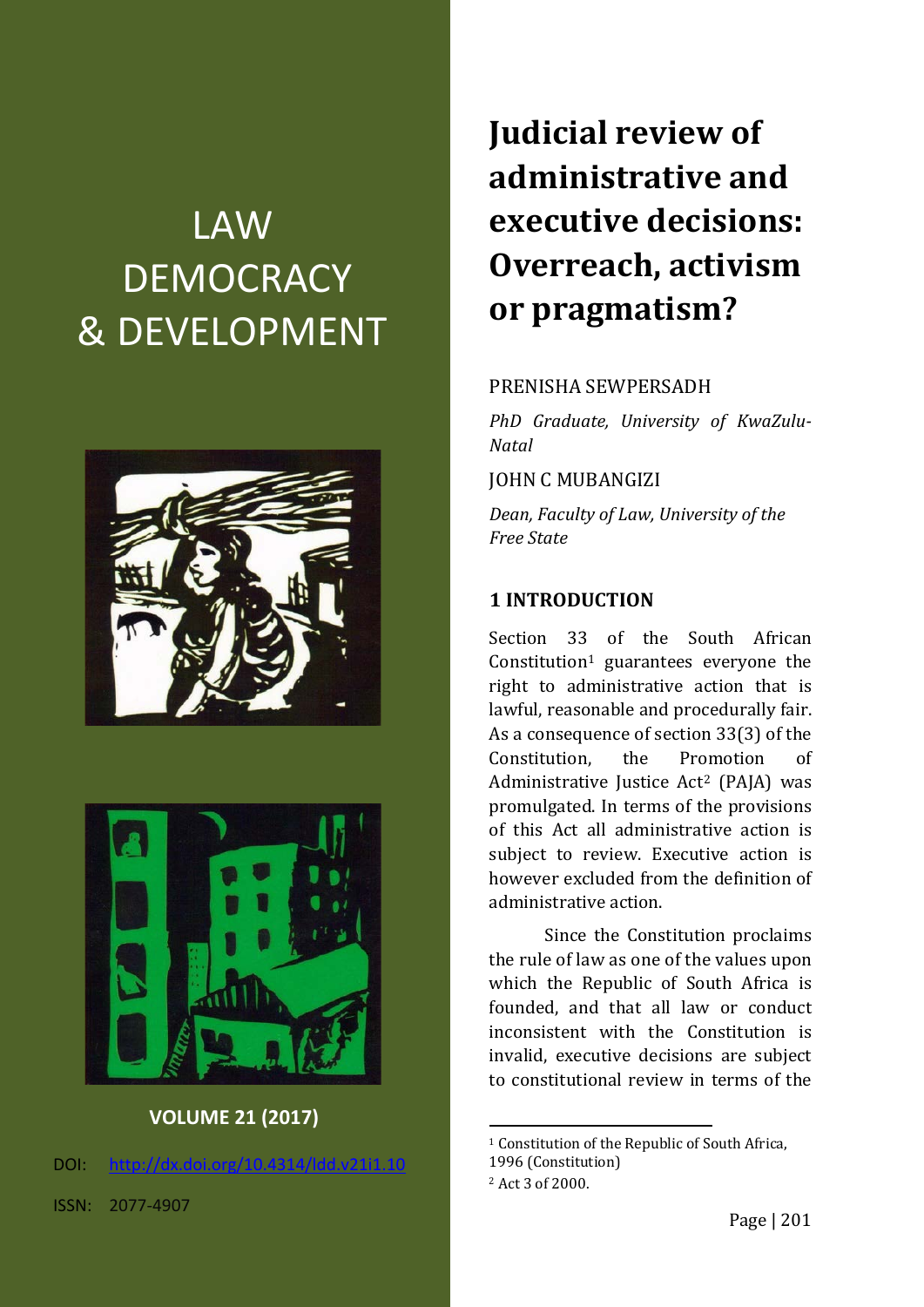rule of law and its principle of legality. Two parallel systems of review appear to exist in South Africa. The review standard as set by PAJA is generally recognised as the more exacting standard. For this reason, the executive is often at pains to convince a court that a particular decision is executive rather than administrative, in order to avoid it being subjected to a more vigorous judicial scrutiny. In cases involving the review of executive decisions, the executive has also accused the judiciary of judicial overreach and of violating the doctrine of separation of powers.

The doctrine of separation of powers is implicit in the Constitution in order to prevent the concentration of power in one branch of government while at the same time preventing the branches of government from usurping power from one another. This doctrine means that the judiciary must exercise due caution when reviewing a decision of the executive. While it must play an oversight role on the use of executive power it must not be seen to usurp the function of the executive. This article demonstrates that the South African constitutional dispensation does not require two systems of review. The review presented below supports this submission while also demonstrating judicial respect for the separation of powers doctrine.

The article begins with a brief discussion of the doctrine of separation of powers and judicial overreach. This is followed by a discussion of administrative law review and constitutional law review. The article then deals with the judicial approach to the review of executive decisions and concludes that there is no need for two parallel systems of review within the South African constitutional dispensation.

# **2 THE DOCTRINE OF SEPARATION OF POWERS AND JUDICIAL OVERREACH IN BRIEF**

The former Chief Justice of the South African Constitutional Court, Justice Dikgang Moseneke, once described the South African Constitution as follows: "Ours is a never and never again Constitution...the one objective [of the Constitution] was to shut the door firmly on what Mr Mandela called 'the oppression of one by another"[3](#page-1-0)

One way in which the Constitution sought to achieve the objective quoted above was to adopt a system wherein a separation of powers exists among the three key arms of government, that is, the executive, the legislature and the judiciary. Although this doctrine is not specifically mentioned in the Constitution, "there i[s](#page-1-1) no doubt that it is accepted as a dominant organising principle of State power". <sup>4</sup> The doctrine of separation of powers assumes that power corrupts and hence seeks to avoid the concentration of power in any one arm of government. This will necessitate a system of appropriate checks and balances in order to ensure that the power conferred on one

<span id="page-1-0"></span><sup>3</sup> Moseneke D in a speech delivered at the University of the Western Cape, 2015. Available at

https://wwwgroundup.org.za/article/separation-of-powers-have-courts-crossed-line\_3152 (accessed 24 October 2017).

<span id="page-1-1"></span><sup>4</sup> Moseneke (2015). See also South African Association of Personal Injury Lawyers v Heath 2001 (1) SA 883 (CC) where the court held that the existence of the doctrine of separation of powers in South Africa may be derived from the wording and structure of the Constitution.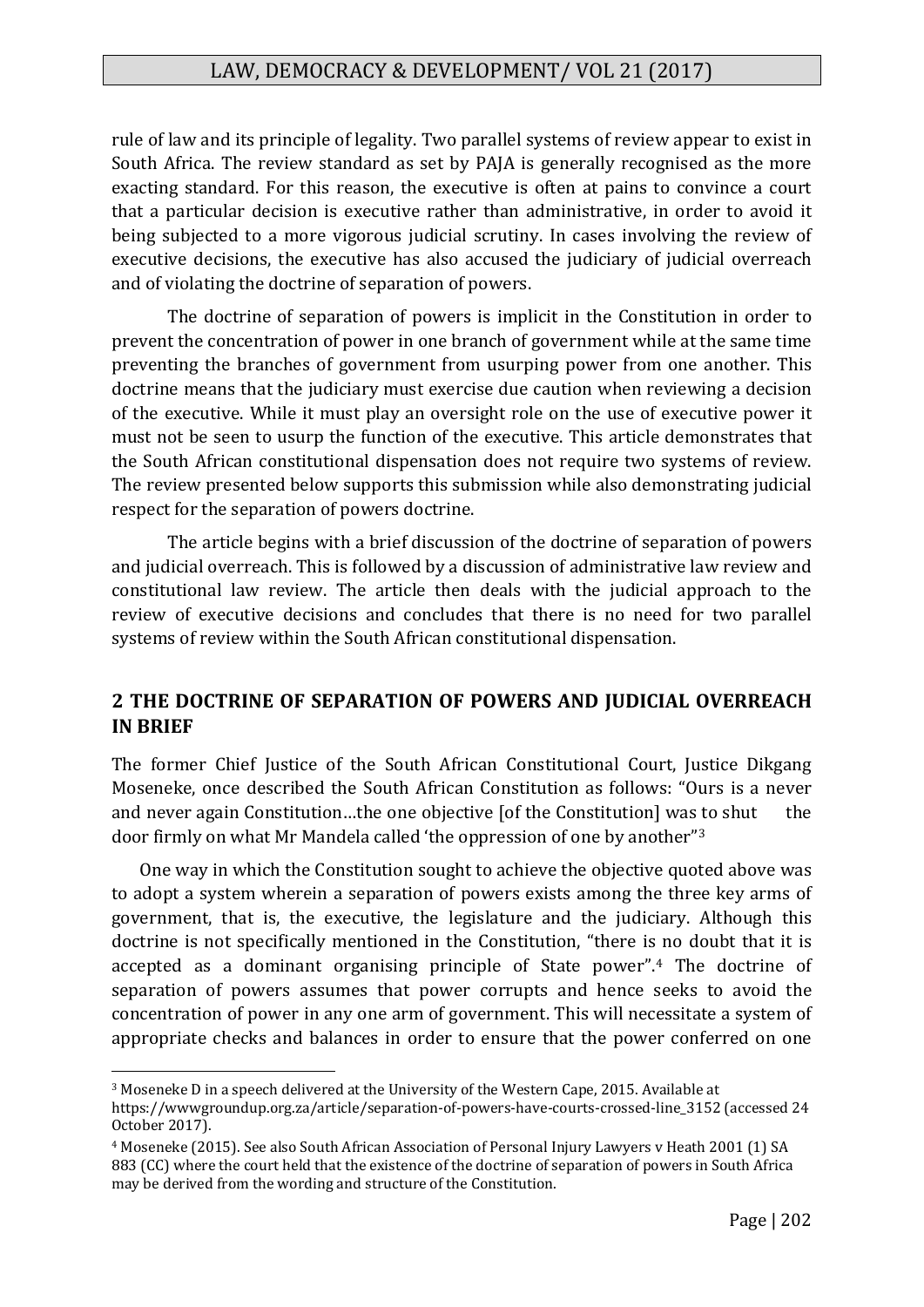arm of government is not abused. Therefore, while there exists a clear separation of powers, each arm of government must play an oversight function on the exercise of power by the others. Mojapelo elaborated as follows in an explanation of the doctrine:

"The doctrine of separation of powers means ordinarily that if one of the three spheres of government is responsible for the enactment of rules of law, that body shall not also be charged with their executive or with judicial decision about them. The same will be said of the execution authority, it is not supp[os](#page-2-0)ed to enact law or to administer justice and the judicial authority should not enact or execute laws."5

Similarly, Moseneke provides the following practical explanation of the doctrine:

 "Checks and balances ensure that all branches of government are interdependent, and that no single branch may act unilaterally. For example, the President is elected by Parliament and sworn in by the Chief Justice. In other words, the head of the executive is elected by the legislature and sworn in by the judiciary. The judiciary itself is appointed by the executive. And the legislature enacts laws to which the President must assent, and which are subsequently interpreted by the judiciary and whose orders must be enforced by the executive. The branches of government are not in competition with one another. Rather they are symbiotic. They are part of a beautiful mosaic which will work only if we bring all our public goodness to the fore."[6](#page-2-1)

Notwithstanding the doctrine of separation of powers and its system of checks and balances, the tension between the executive and the judiciary is no doubt real.<sup>[7](#page-2-2)</sup> Thulare submits that since the African National Congress-led government agreed to a number of constitutional compromises in the democratic negotiation process, it is a reality that it might seek to interfere and change the Constitution to achieve a compliant judiciary.[8](#page-2-3) This opinion is not unfounded. There have been numerous allegations that the judiciary has trod upon the terrain of the executive. The government believes that "the courts are being used in a 'form of law-fare' by institutions [an](#page-2-4)d political parties to resolve issues that fall within the political and policy spheres". <sup>9</sup> Accordingly the judiciary has been accused of overreaching its powers. Judicial overreach occurs "when a court acts beyond its jurisdiction and [in](#page-2-5)terferes in areas which fall within the executive's and/or the legislature's mandate".<sup>10</sup> This accusation against the judiciary is so prevalent in South Africa that certain components of the African National Congress government have

<span id="page-2-0"></span><sup>5</sup> Mojapelo PM "The doctrine of separation of powers (a South African perspective)" Paper delivered at the Middle Temple South Africa Conference, September 2012. -

<span id="page-2-1"></span><sup>6</sup> Moseneke (2015).

<span id="page-2-2"></span><sup>7</sup> Thulare MP *The limits of judicial review of executive action – A South African perspective*, (Unpublished LLM dissertation, University of Pretoria, 2016) 5.

<span id="page-2-3"></span><sup>8</sup> Thulare (2016) at 5.

<span id="page-2-4"></span><sup>9</sup> ANC "Strategy and tactics of the African National Congress" 5th National Policy Conference (8 March 2017), available at

http://www.anc.org.za/sites/default/files/National%20Policy%20Conference%202017%20Strategy%2 0and%20Tactics.pdf (accessed 24 October 2017).

<span id="page-2-5"></span><sup>10</sup> Suttner R "The question of judicial overreach" *Polity* (22 May 2017), available at

http://www.polity.org.za/article/the\_question\_of\_judicial\_overreach-2017-05-22 (accessed 24 October 2017).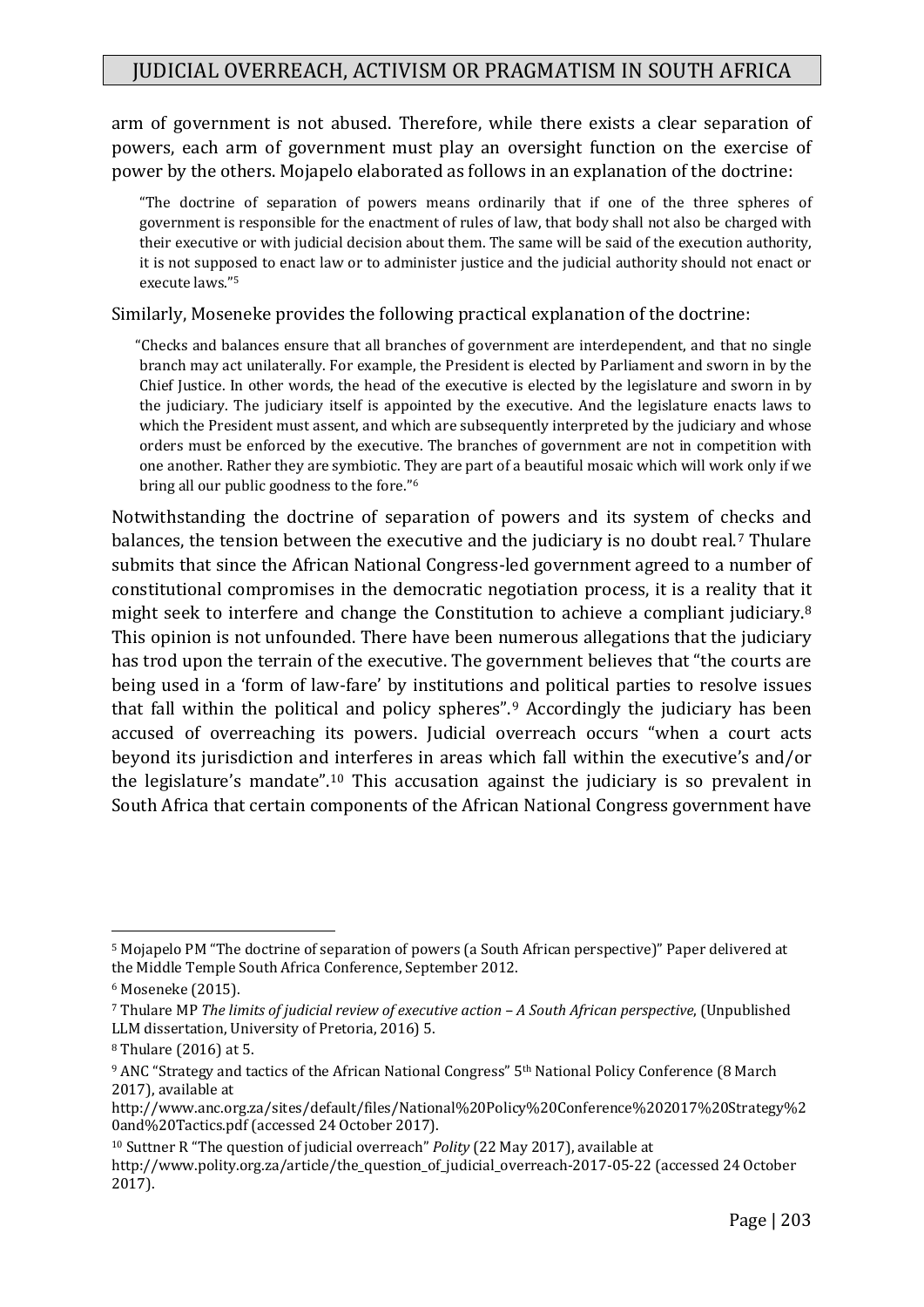challenged Parliament to enact laws which will restrict the courts from interfering in the affairs of the legislature and the decisions of the President.[11](#page-3-0)

That said, it must be borne in mind that the Constitution guarantees everyone the right to administrative action that is lawful, reasonable and procedurally fair.[12](#page-3-1) Hoexter submits that administrative action is generally concerned with the implementation of legislation which is ordinarily carried out by the public service, while executive action is concerned with the formulation of policy.[13](#page-3-2) Executive decisions may therefore be said to fall outside the purview of administrative law review.

However, the Constitution furthermore provides in its founding provisions that law or conduct inconsistent with the Constitution is invalid. This clearly does not exclude actions or decisions by the executive in the pursuit of exercising its executive functions. Section 34 of the Constitution also provides that everyone has the right to have any dispute that can be resolved by the application of law decided in a fair public hearing before a court. It is clear therefore that the Constitution has envisaged that decisions of the executive are subject to constitutional review by the courts. The salient question to be answered is whether in exercising such review the courts have passed beyond the limits of their judicial powers. In answering this question, it will be necessary to examine the nature of administrative law review on the one hand and that of constitutional review on the other. In the final analysis it will be shown that the constitutional framework does not permit a distinction between the two. Courts are largely applying the same review criteria to both administrative and executive decisions without impermissibly reaching over into the constitutional terrain of the executive.

# **3 ADMINISTRATIVE LAW REVIEW AND CONSTITUTIONAL LAW REVIEW IN BRIEF**

Before 1994, the general administrative law of South Africa was based on the common law system. The dictum of the Cou[rt i](#page-3-3)n *Johannesburg Consolidated Investment Company Ltd v Johannesburg Town Council*<sup>14</sup> provides an excellent characterisation of such system. The Court held as follows:

"Whenever a public body has a duty imposed on it by statute, and disregards important provisions of the statute, or is guilty of gross irregularity or clear illegality in the performance of the duty, this Court may be asked to review the proceedings complained of and set aside or correct them. This is no special machinery created by the Legislature; it is a right inherent in the Court…"[15](#page-3-4)

<span id="page-3-0"></span><sup>11</sup> This challenge was brought by the Kwa-Zulu Natal branch of the ANC. See Hans B "Protest over judicial overreach" *The Mercury*, 16 May 2017, available at https://www,pressreader.com/south-africa/themercury/20170517/28151363080463 (accessed 25 October 2017).

<span id="page-3-1"></span><sup>12</sup> Section 33 of the Constitution.

<span id="page-3-2"></span><sup>13</sup> Hoexter C *Administrative law in South Africa*, 2nd ed (Cape Town: 2012, Juta & Co) 113.

<span id="page-3-3"></span><sup>14</sup> 1903 TS 111.

<span id="page-3-4"></span><sup>15</sup> At 115.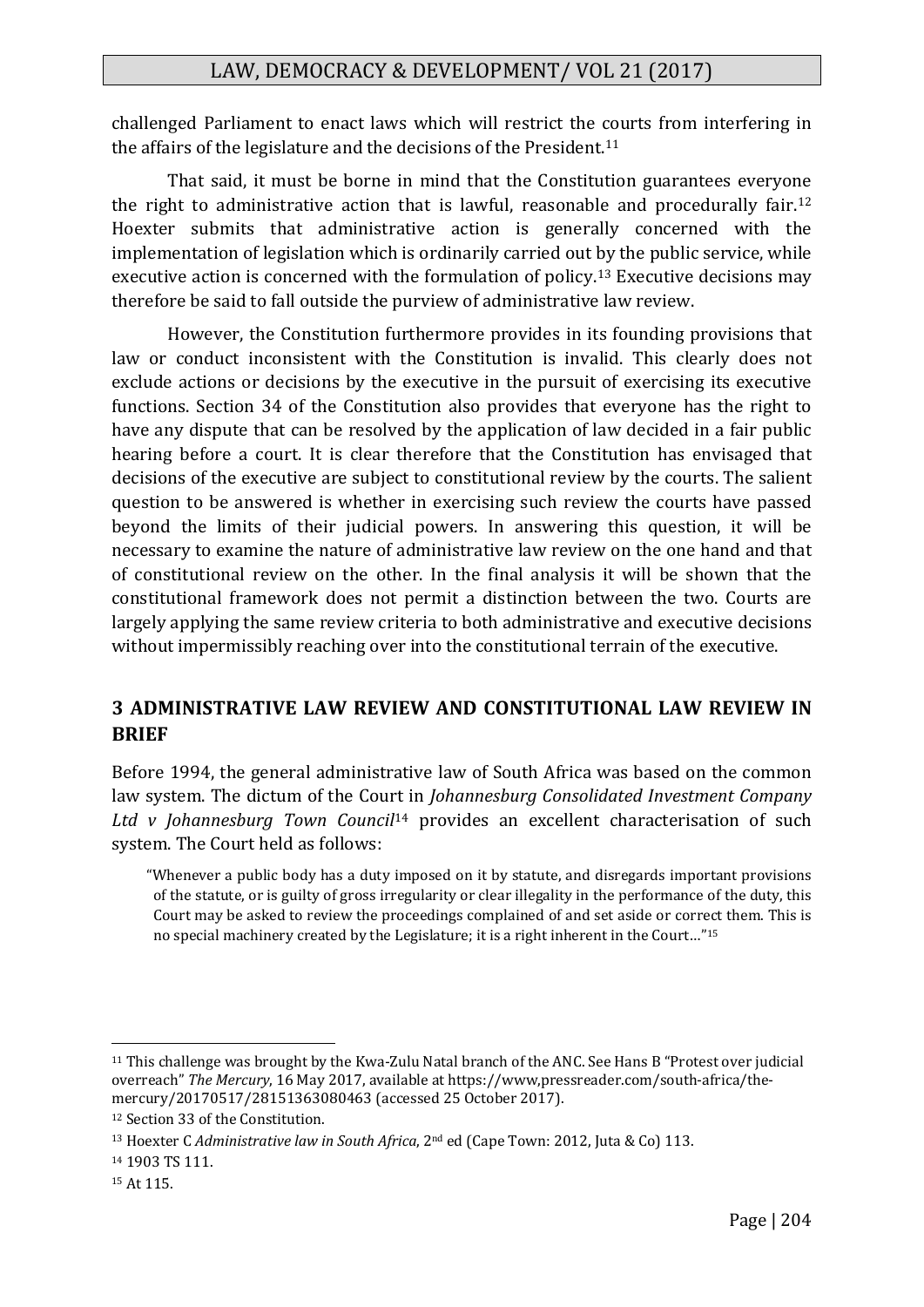Common law administrative law, though, was carried out in the shadow of parliamentary supremacy.[16](#page-4-0) This means that administrative justice was vulnerable to legislative infringement by an unrepresentative Parliament. As Currie points out:

 "though the courts could review the lawfulness of the actions of the administration, legislation…could determine what was lawful and what was not. Through the use of ouster clauses, legislation could prevent the courts from reviewing certain administrative actions at all."[17](#page-4-1)

This led to a long history of abuse of government power. Particularly in its latter years, the apartheid regime was characterised by "executive autocracy".[18](#page-4-2)

As alluded to above, today the right to administrative action that is lawful, reasonable and procedurally fair is enshrined in section 33 of the Constitution. Further, section 33(3) of the Constitution provides for the enactment of national legislation to give effect to this right. As a consequence thereof, the PAJA was enacted. In terms of section 1 of the PAJA administrative action means any decision taken, or any failure to take a decision, by

- "(a) an organ of state, when
	- (i) exercising a power in terms of the Constitution or a provincial constitution; or
	- (ii)exercising a public power or performing a public function in terms of any legislation; or
- (b) a natural or juristic person, other than an organ of state, when exercising a public power or performing a public function in terms of an empowering provision, which adversely affects the rights of any person and which has a direct, external legal effect…"

The PAJA prescribes that administrative action must be, *inter alia*, procedurally fair<sup>19</sup> and includes principles of natural justice, such as, the *audi alteram partem* principle, 20 and the right of any person whose rights have been materially and adversely affected by an administrative action to be provided with written reasons for the action.<sup>[21](#page-4-5)</sup> In terms of section 4 of the PAJA there may be circumstances wherein public participation procedures must be followed before an administrative action is taken. Section 6 of the PAJA provides for the judicial review of an administrative action. Some of the factors which a review court may take into account include: whether or not the administrator was authorised to so act by empowering legislation; whether there are elements of bias; whether a mandatory or material legislative procedure or condition was not complied with; whether the action was influenced by an error of law; and whether irrelevant factors were taken into account or relevant factors not considered. The full list of factors is enumerated in section 6 of the PAJA. Therefore, in order to pass judicial review an administrative action must be free of any of the prohibited factors listed in section 6. These factors point largely to procedural regularity which is the hallmark of review of

<span id="page-4-0"></span><sup>16</sup> Currie I *The promotion of administrative justice Act in context* (Cape Town: Siber Ink, 2007) 10.

<span id="page-4-1"></span><sup>17</sup> Currie (2007) 10.

<span id="page-4-2"></span><sup>18</sup> Currie (2007) 11.

<span id="page-4-3"></span><sup>19</sup> Section 3.

<span id="page-4-4"></span><sup>20</sup> Section 3(2)(ii).

<span id="page-4-5"></span><sup>21</sup> Section 5.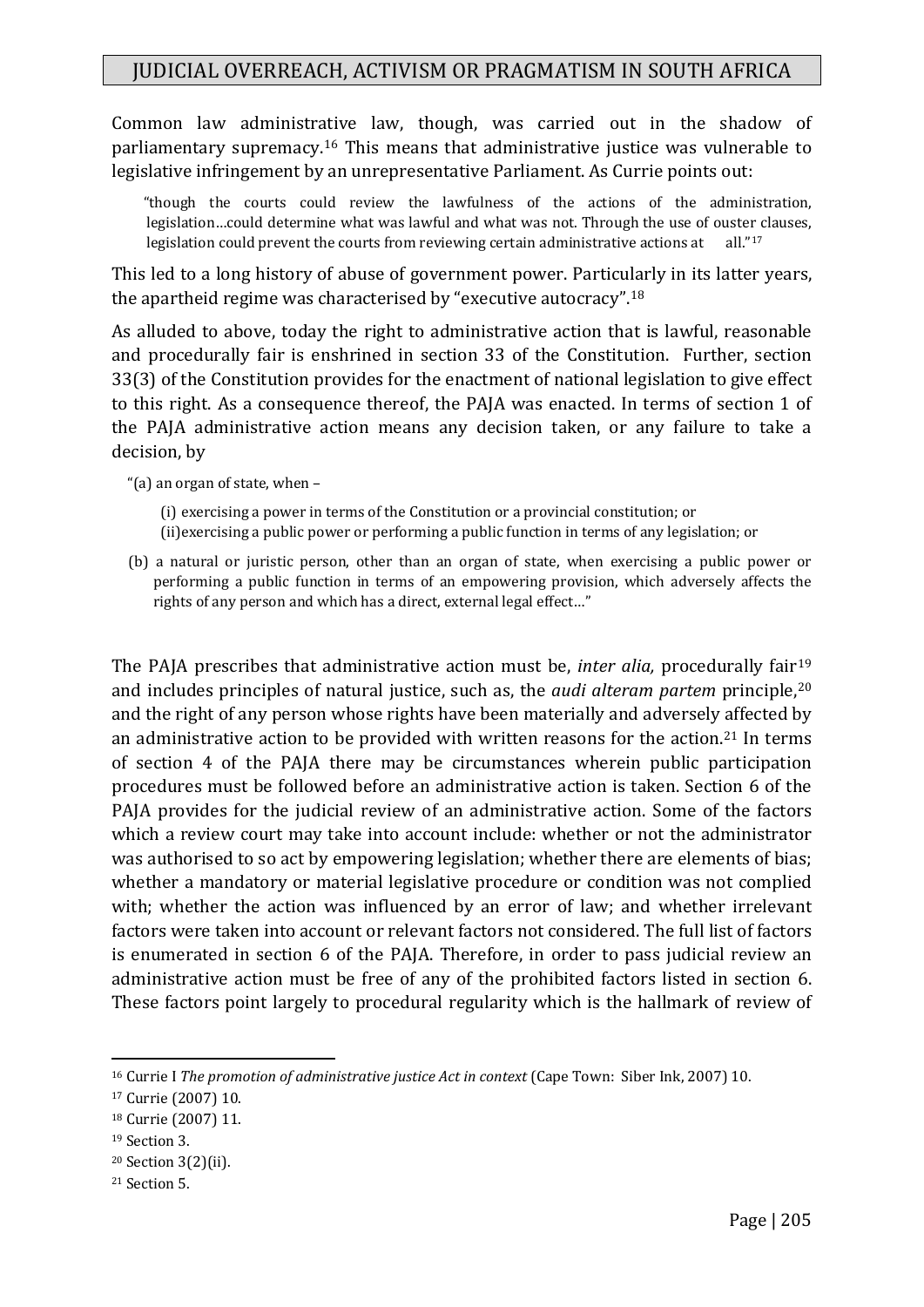administrative action. The limitation of such review to procedural regularity, it is submitted, is intended to preserve the doctrine of separation of powers.

As mentioned above executive decisions however fall outside the review provisions of the PAJA. Indeed, the definition of administrative action in the PAJA contains a list of excluded powers and functions. This list excludes executive powers and functions mentioned therein, the legislative functions of Parliament, a provincial legislature or a municipal council, as well as the powers and functions of the judiciary. It is submitted that these exclusions are seemingly in line with the doctrine of separation of powers. There is a school of thought however which argues that the provisions of the PAJA, and most especially its definition of administrative action, were formulated to perpetuate the narrow manner in which administrative law review was applied prior to 1994. During the apartheid era, Hoexter submits, all three branches of government used administrative justice very grudgingly for fear of overburdening the administration.<sup>[22](#page-5-0)</sup> Therefore, although it was virtually the only mechanism available for challenging the invasion of rights, it was largely ineffective, as the courts began to adopt an exaggerated deference to the legislature and the executive. [23](#page-5-1)

As Currie points out: "The Constitution, premised as it is on the doctrine of constitutional supremacy, attempts to reconcile two conflicting goals: to establish a state system with enough power to govern, and to find ways of constraining and regulating that power so that it is not abused." [24](#page-5-2) Section 1 of the Constitution provides that the supremacy of the Constitution and the rule of law are among the principle values upon which the Republic of South Africa is founded. The rule of law, and the related principles of legality<sup>[25](#page-5-3)</sup> and accountabili[ty](#page-5-5)<sup>[26](#page-5-4)</sup> are the central constitutional doctrines governing the exercise of public power.27 This is therefore the standard of constitutional review to which all executive decisions must be subjected.

Much attention has been afforded to the rule of law in recent times and it has been termed "the most important political development of the second millennium."[28](#page-5-6) However, it is also a concept which has remained quite nebulous in its application. For instance, Tamanaha espouses that:

 "…disagreement exists about what the rule of law means amongst casual users of the phrase, among government officials and among theorists. The danger of this rampant uncertainty is that rule of law

<span id="page-5-0"></span><sup>22</sup> Hoexter (2012) 113.

<span id="page-5-1"></span><sup>23</sup> Hoexter (2012) 113.

<span id="page-5-2"></span><sup>24</sup> Currie (2007) 31.

<span id="page-5-3"></span><sup>25</sup> *President of the Republic of South Africa and Others v South African Rugby Football Union and others*  2000 1 SA 1 (CC) para 148 (*SARFU).*

<span id="page-5-4"></span><sup>&</sup>lt;sup>26</sup> Rail Commuters Action Group and Others v Transnet Ltd/t/a Metro Rail and Others 2005 2 SA 359 (CC) para 73-78; *AAA Investments (Pty) Ltd v Micro Finance Regulatory Council and another* 2007 (1) SA 343 (CC) para 89.

<span id="page-5-5"></span><sup>27</sup> *Rail Commuters Action Group and Others v Transnet Ltd/t/a Metro Rail and Others* 2005 2 SA 359 (CC) para 73-78; *AAA Investments (Pty) Ltd v Micro Finance Regulatory Council and another* 2007 (1) SA 343 (CC) para 89.

<span id="page-5-6"></span><sup>28</sup> Johnson P "Laying down the law: Britain and America lead the way in establishing legal regimes based on universal principles" *Wall Street Journal* 10 March 1999, at 22.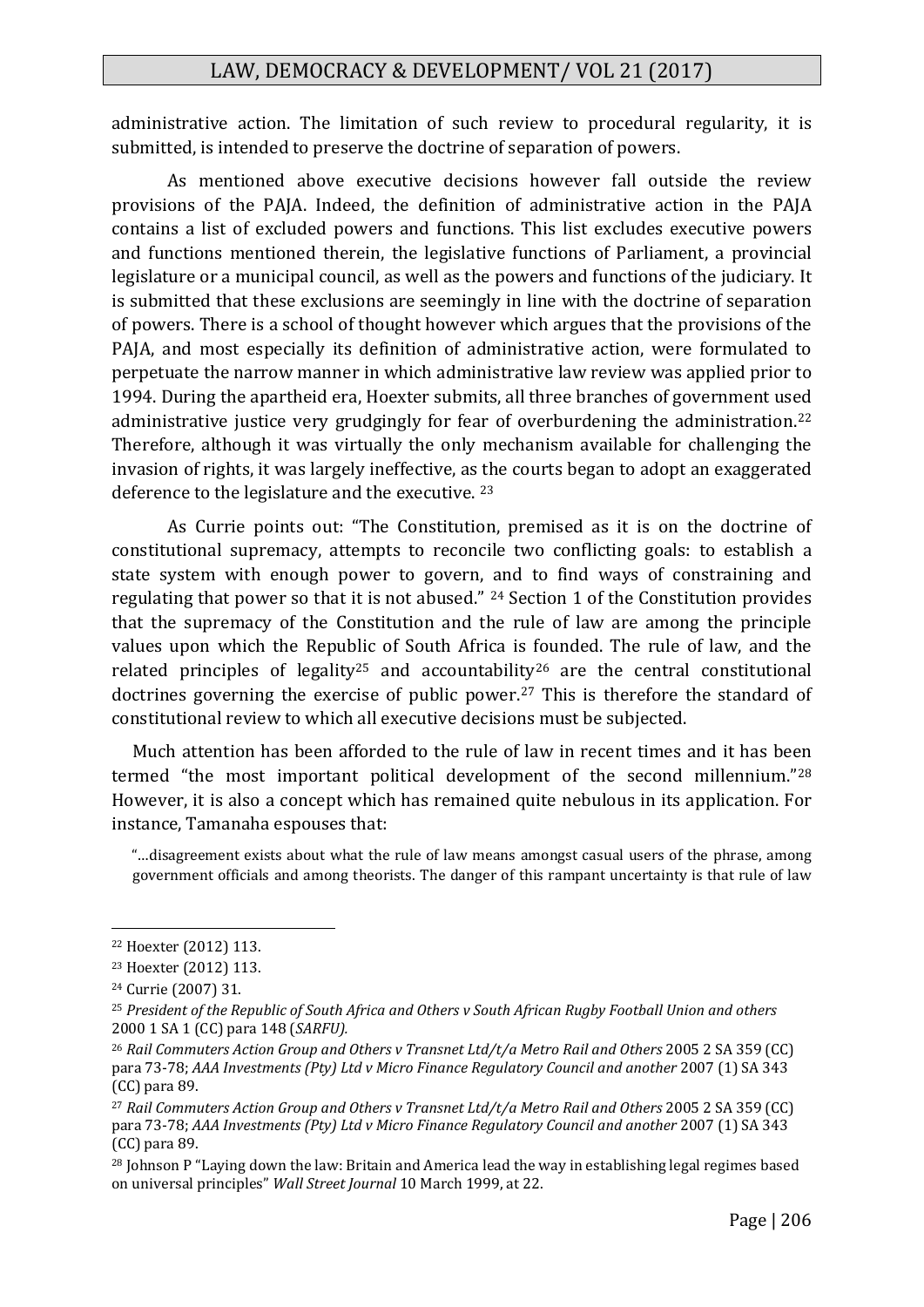might devolve into an empty phrase, so lacking in meaning that it can be proclaimed with impunity by malevolent governments".[29](#page-6-0)

It is true that the rule of law is thought to encompass something less than what is envisaged in terms of a PAJ[A r](#page-6-1)eview. For instance, in *Minister of Defence and Military Veterans v Motau and others*<sup>30</sup> (*Motau*) Khampepe J stated at paragraph 27 that the question of whether the Minister's decision constituted administrative or executive action was an important one, as it would point to the standard of review to be applied: "If it amounts to administrative action, it is subject to a higher level of scrutiny in terms of PAJA. If it is executive action, it is subject to the less exacting constraints imposed by the principle of legality."

It is therefore a logical consequence that members of the executive would strive to convince a court that a particular decision is an executive decision rather than an administrative one, thereby avoiding a higher level of judicial scrutiny. However, in the discussion that follows it will be shown that the South African judiciary is alive to the warning offered by Tamanaha, and that under a dispensation which proclaims the Constitution as the supreme law, the need for two standards of review of public power is unnecessary.

In the case law discussion which follows it will be shown that the courts are inclined to develop a single standard of review of public power. The courts are giving content to the rule of law in such a manner that it reflects many of the review elements contained in the PAJA, without necessarily disturbing or violating the doctrine of separation of powers.

#### **4 THE JUDICIAL APPROACH**

Before delving into the case law discussion, it would perhaps be prudent to provide a brief explanation of the nature of executive powers. This is necessary as the context of this article relates to the standard of judicial review applicable to executive decisions. The predecessor to South Africa's constitutional executive powers is the royal prerogative, which found its way into South Africa's history during the period of the country's colonisation by the British Crown during the 19th century.<sup>[31](#page-6-2)</sup> However, as Vally J held in *Democratic Alliance v President of the Republic of Sout[h A](#page-6-3)frica: In Re: Democratic Alliance v President of the Republic of South Africa and Others*<sup>32</sup> (*Democratic Alliance*), the royal prerogative is "a relic of an age gone by", and current executive powers are "not as unfettered as its predecessor".

As discussed above, today executive powers must be understood and interpreted in the light of the provisions of the Constitution and the doctrine of separation of

<span id="page-6-0"></span><sup>29</sup> Tamanaha B Z *On the rule of law, history and politics, theory* (Cambridge: Cambridge University Press, 2004) 114.

<span id="page-6-1"></span><sup>30</sup> 2014 (5) SA 69 (CC)

<span id="page-6-2"></span><sup>31</sup> Venter F "South Africa: Introductory Notes", North-West University, 2008, available at

http://www.icla.up.za/images/country\_reports/south\_africa\_country\_report.pdf (accessed 24 October 2017).

<span id="page-6-3"></span><sup>32</sup> (9 May 2017) (24396/2017)[2017] ZAGPHC 148 para 18.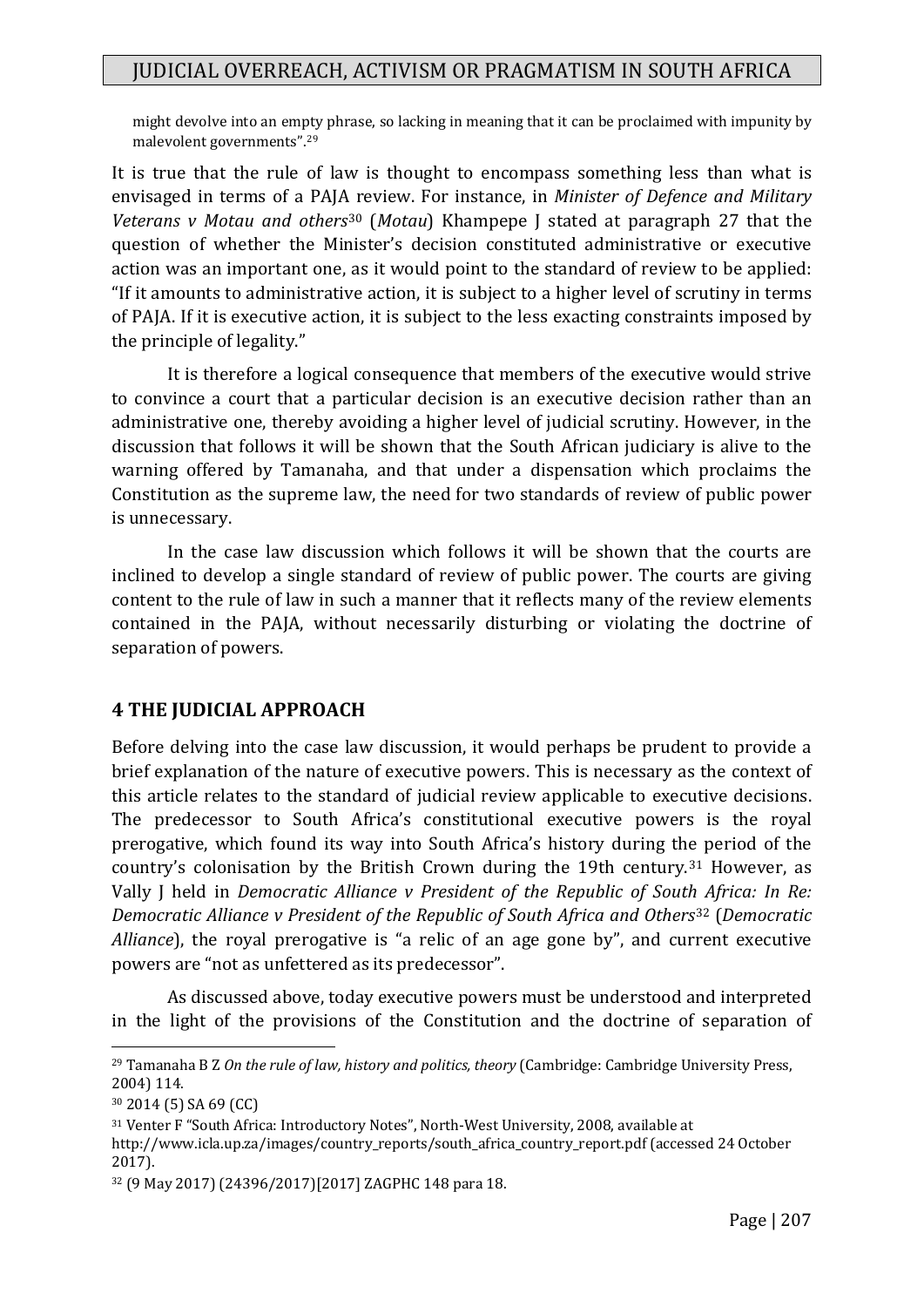powers implicit therein. Executive powers usually entail high-policy or broad directiongiving powers.[33](#page-7-0) The executive authority is essentially involved with the preparation, initiation and implementation of legislation, the development and implementation of national policies, and co-ordination of the functions of State departments.[34](#page-7-1) The Const[itu](#page-7-2)tional Court in *Hugh Glenister v President of the Republic of South Africa and others*<sup>35</sup> held that "under our constitutional scheme it is the responsibility of the executive to develop and implement policy". The Court also expressed with approval the sentiment that it is "not for the court to disturb political judgments, much less to substitute the opinions of experts".[36](#page-7-3) The function of the executive is therefore to coordinate the formulation of policies which may lead to the making of laws, and to oversee the implementation of laws and policies by government departments. In this way the executive is meant to promote effective and efficient governance.

We turn now to a review of the judicial approach. In the pre-democratic era, Hoexter opines, the desire to use administrative law stingily (or "parsimoniously", as she refers to it) and formalistically in order to prevent victims of an oppressive system from enforcing rights in any substantive manner, led to the stifling of the development of judicial review.[37](#page-7-4) It stands to reason, therefore, that now, courts, being free to apply democratic constitutional principles, will strive to give as much content as possible to evidently nebulous concepts, such as the rule of law.

The Constitutional Court became functional prior to the enactment of the PAJA. However, some of its key judgements have influenced the exclusions contained in the definition of "administrative action" in the PAJA all[ud](#page-7-5)ed to above. In *Fedsure Life Assurance v Greater Johannesburg Metropolitan Council*<sup>38</sup> the Court held that budgetary resolutions made by a local authority were clearly legislative and not administrative action. In *Pharmaceutical Manufacturers Associatio[n o](#page-7-6)f SA and another: In re Ex parte President of the Republic of South Africa and others*<sup>39</sup> (*Pharmaceutical Manufacturers*) the impugned decision was the presidential proclamation which brought into force a statute which regulated the sale and possession of medicines before certain essential schedules and regulations were ready. The Constitutional Court rejected the argument that the President's decision was an administrative action. The Court held that the President's decision required a "political judgment", and thus lay closer to the legislative than to the administrative process.[40](#page-7-7) In *SARFU*, the Court found that the President's decision to appoint a commission of inquiry was executive rather than administrative. As can be seen, these judicial exclusions have now found expression in the definition of "administrative action" as contained in PAJA.

<span id="page-7-0"></span><sup>33</sup> *Motau* para 37.

<span id="page-7-1"></span><sup>34</sup> Venter (2008).

<span id="page-7-2"></span><sup>35</sup> 2011 (3) SA 347 (CC) para 67.

<span id="page-7-3"></span><sup>36</sup> *Glenister* para 67

<span id="page-7-4"></span><sup>37</sup> Hoexter C "The Principle of Legality in South African Administrative Law (2004) 4 *Maquarie Law Journal* 165 at 167.

<span id="page-7-5"></span><sup>38</sup> 1999 (1) SA 374 (CC).

<span id="page-7-6"></span><sup>39</sup> 2000 (2) SA 1 (CC).

<span id="page-7-7"></span><sup>40</sup> *Pharmaceutical Manufacturers* para 79.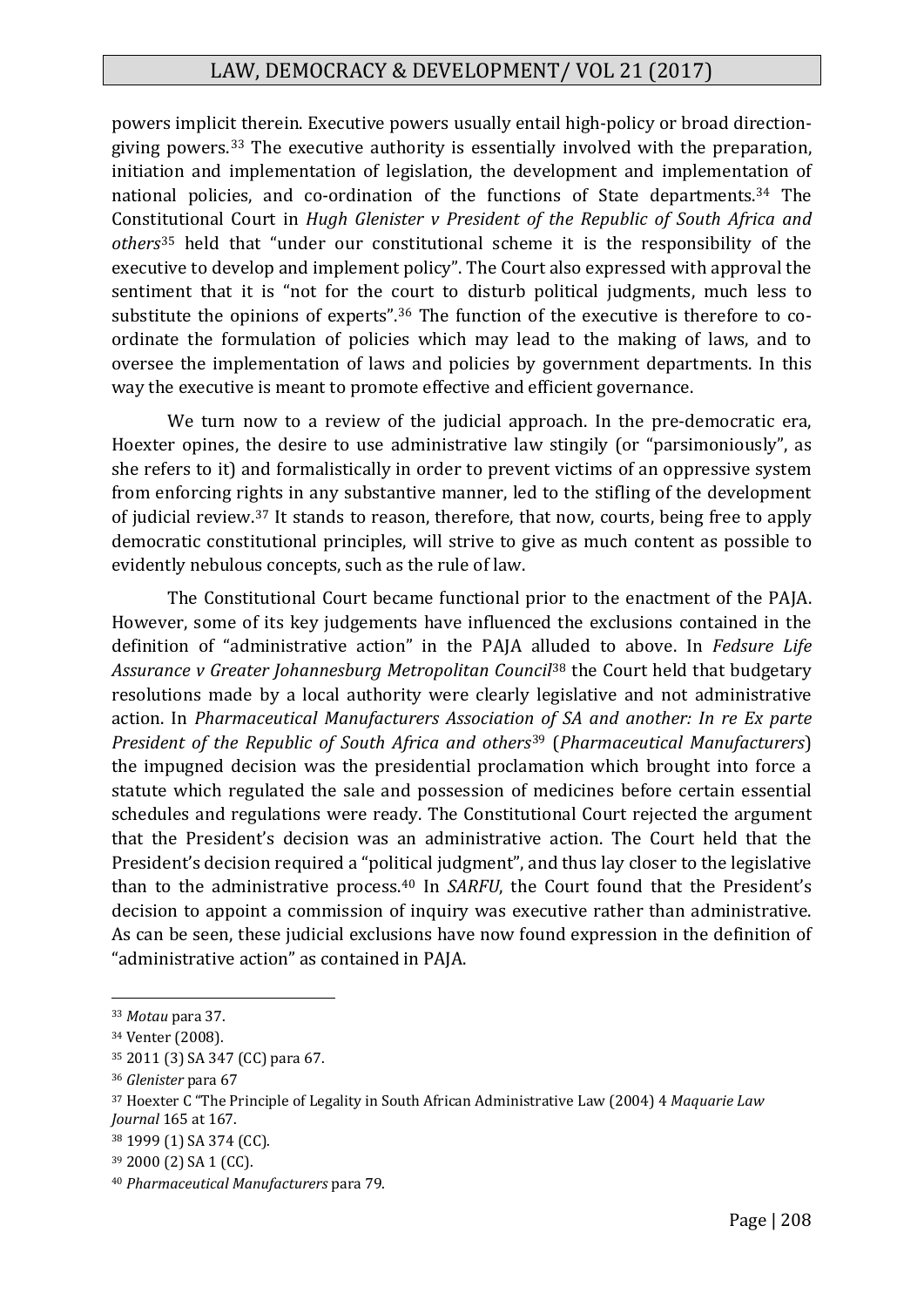However, it is submitted that these cases are noteworthy for something much more significant than their classification of functions. The actions in question, in each case were held to be executive, and the Court reviewed such actions against the requirements of the principle of legality. In so doing the Constitutional Court gave content to the principle of legality. For instance in *SARFU* the Court held that the fact that the President's action did not constitute administrative action, did not mean that there were no constraints upon it.<sup>[41](#page-8-0)</sup> The Court held that "the President's decision to appoint had to be recorded in writing and signed, and since these were implicit in [th](#page-8-1)e Constitution, the President had to act in good faith and not misconstrue his powers". <sup>42</sup> A further devel[op](#page-8-2)ment of the principle of legality was seen in *Pharamceutical Manufacturers.* <sup>43</sup> In this case, the Court held that rationality was a "minimum threshold requirement applicable to the exercise of all public power".[44](#page-8-3) Chaskalson P, explained as follows:

"It is a requirement of the rule of law that the exercise of public power by the Executive and other functionaries should not be arbitrary. Decisions must be rationally related to the purpose for which the power was given, otherwise they are in effect arbitrary and inconsistent with this requirement. It follows that in order to pass constitutional scrutiny the exercise of public power by the Executive and other functionaries must, at least, comply with this req[uir](#page-8-4)ement. If it does not, it falls short of the standards demanded by our Constitution for such action". 45

Is it not true that many of these elements that the Court found applicable to the principle of legality are also found in the PAJA? For instance, does the requirement to act in good faith not reflect the elements of non-bias and absence of bad faith as required by the PAJA? The PAJA states that a court may review an administrative action if the decision-maker was not authorised by an empowering provision or acted arbitrarily or capriciously.[46](#page-8-5) Can these elements not be present in a decision-maker who has misconstrued his powers? With regards to the element of rationality as espoused above by Chaskalson P (as he then was), this is clearly a ground for review in terms of the PAJA under section 6(2)(f)(ii). Hoexter perhaps answers all these questions in the affirmative, stating as follows:

"To say that the wielders of public power must act within their powers, in good faith and without misconstruing their powe[rs](#page-8-6) is to summarise a considerable number of well-established administrative law grounds."47

It appears that the real question before any court is not whether a particular decision is administrative in nature and hence subject to the PAJA,<sup>[48](#page-8-7)</sup> but whether a clear abuse of public power has taken place or an irrational decision has been made. As Hoexter points out that "while the courts could not interfere with a decision simply because it

<span id="page-8-0"></span><sup>41</sup> *SARFU* para 148.

<span id="page-8-1"></span><sup>42</sup> *SARFU* para 148.

<span id="page-8-2"></span><sup>43</sup> At para 241.

<span id="page-8-3"></span><sup>44</sup> At para 90.

<span id="page-8-4"></span><sup>45</sup> At para 85.

<span id="page-8-5"></span><sup>&</sup>lt;sup>46</sup> See ss  $6(2)(a)(i)$  and  $6(2)(e)(vi)$  of the PAJA.

<span id="page-8-6"></span><sup>47</sup> Hoexter (2004) 183

<span id="page-8-7"></span><sup>48</sup> As clearly the review whether in terms of the principle of legality or in terms of the PAJA, would entail a consideration of virtually identical factors.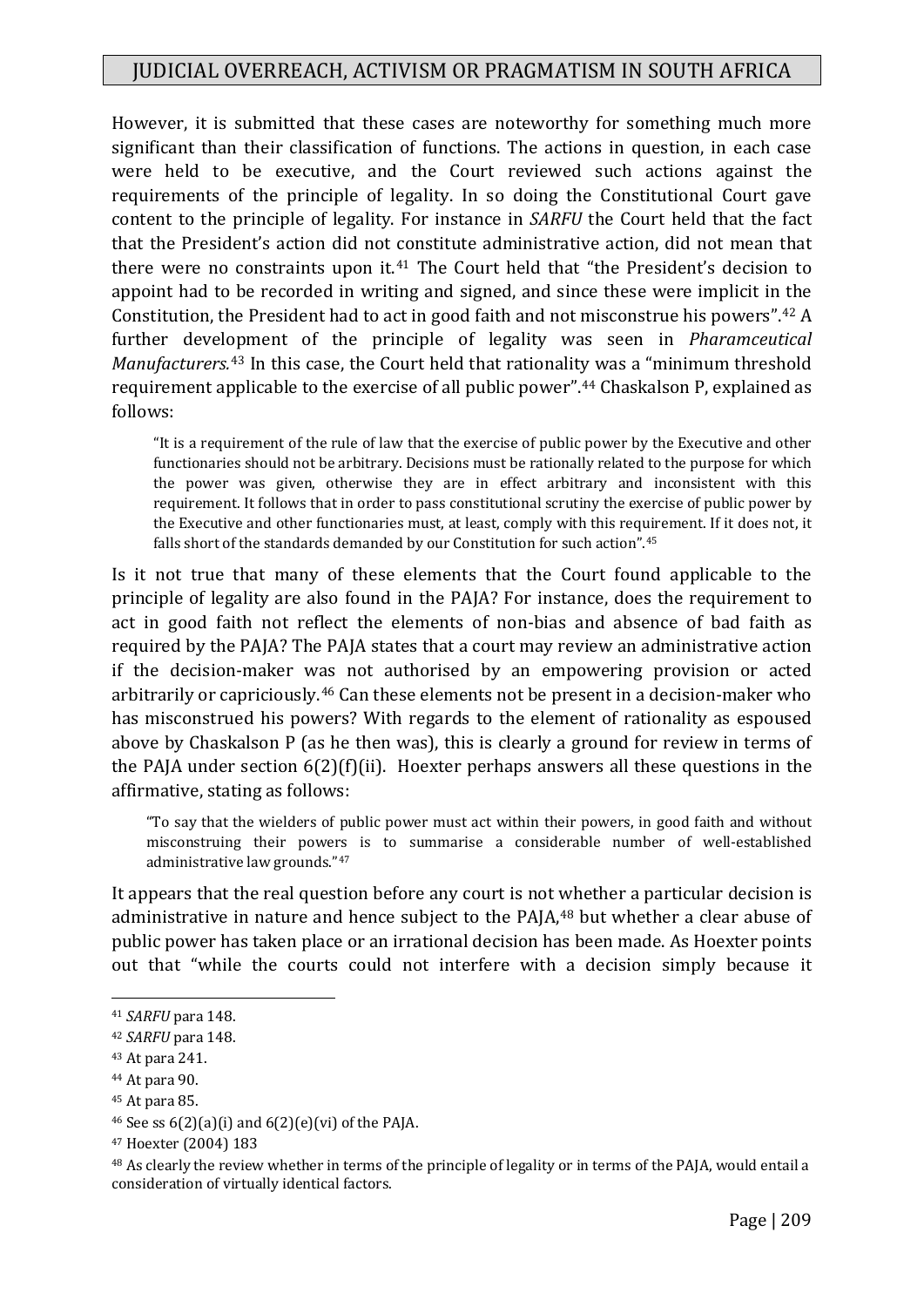disagreed with it, this applied only to rational decisions". [49](#page-9-0) The following dictum by Chaskalson P, in *Pharmaceutical Manufacturers* is instructive in this respect: "…it would be strange indeed if a court did not have the power to set aside a decision that is clearly irrational."[50](#page-9-1) It is submitted that such an approach will go a long way to curb the kind of "executive autocracy" as was seen in apartheid-era South Africa.

More recent case law also demonstrates the inclination of the courts, notwithstanding the classification of functions as executive in nature, to apply PAJA administrative law principles thereto, in the interests of promoting the principles of legality and accountability. This was seen in *Democratic Alliance*. This case concerned the actions of the President in making radical changes to the composition of the National Executive (Cabinet). The President had taken decisions to dismiss, with immediate effect, some Ministers and Deputy Ministers and replace them with others. The Court commented as follows:<sup>[51](#page-9-2)</sup>

"The announcement caused a great deal of consternation for a significant proportion of the populace. It is no exaggeration to say that it was received with shock, alarm and dismay by many. One reason for this is that it came on the heels of an extensive public complaint that incessant malversation had embedded itself in our public life and that the country was mired in the quicksand of corruption. The Minister of Finance and the Deputy Minister of Finance perform important functions that, amongst others, involves the control of the public purse."

The applicant in the case sought to have the decisions of the President with respect to the removal of the Minister and Deputy Minister of Finance reviewed and set aside. Being a review application, the applicant invoked Rule 53 of the Uniform Rules of Court, which also called for the decision-maker to furnish a record of the proceedings which led to the impugned decision, together with such reasons as he or she is by law required or desires to give or make. The President opposed the application, arguing that the decisions of the President constitute executive decisions in terms of section 91 of the Constitution and that accordingly Rule 53 is not applicable.[52](#page-9-3) Notwithstanding that the Court declared the decisions of the President to be executive in nature, it also pointed out that [it](#page-9-4) is indeed "settled law that these decisions must comply with the doctrine of legality". <sup>53</sup> Having held as such and finding that such decisions are subject to judicial review, the only question left for the court to decide was whether Rule 53 presented the correct procedure for the Applicant to approach the Court. It bears noting here that Rule 53 applies to all "proceedings to bring under review the decision or proceedings of any inferior court and of any tribunal, board or officer performing judicial, quasi-judicial or administrative functions."[54](#page-9-5) It clearly did not include an executive decision and the President relied on this to contend that the provisions of Rule 53 do not apply to an application to review an executive decision.[55](#page-9-6)

<span id="page-9-0"></span><sup>49</sup> Hoexter (2004) 182

<span id="page-9-1"></span><sup>50</sup> *Pharmaceutical Manufacturers* (note 44 above) para 90.

<span id="page-9-2"></span><sup>51</sup> At para 5.

<span id="page-9-3"></span><sup>52</sup> *Democratic Alliance* para 16.

<span id="page-9-4"></span><sup>53</sup> *Democratic Alliance* para 19.

<span id="page-9-5"></span><sup>54</sup> *Democratic Alliance* para 6.

<span id="page-9-6"></span><sup>55</sup> *Democratic Alliance* para 21.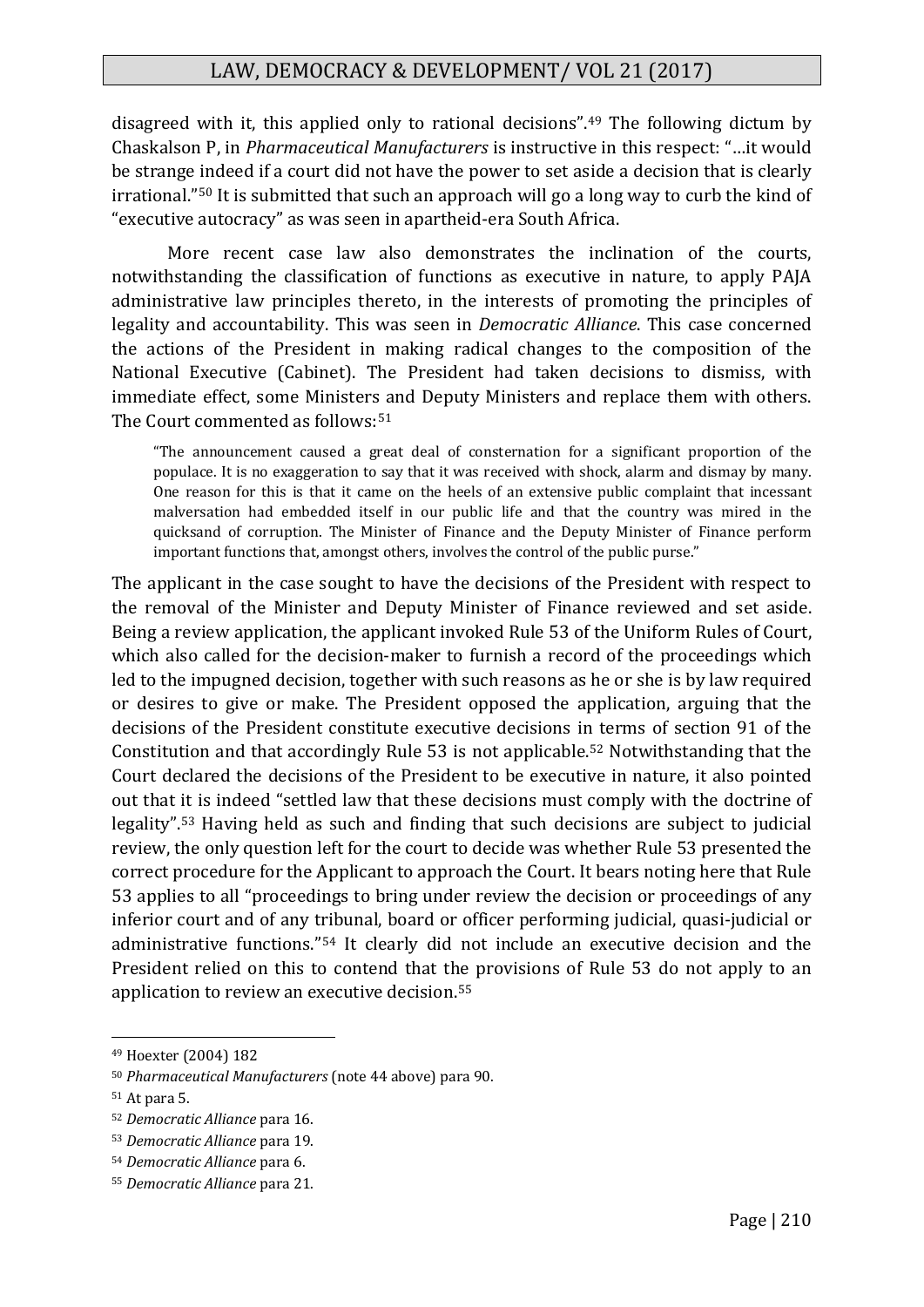The Court in deciding this point adopted a purposive approach to the meaning of Rule 53 and held that Rule 53 did in fact apply to the decisions under review. The Court cited with approval the following dictum of Maya DP in *Helen Suzman Foundation v Judicial Service Commission*:

"By facilitating access to the record of the proceedings under review, the rule enables the courts to perform their inherent review function to scrutinise the exercise of public power for compliance with constitutional principles."[56](#page-10-0)

The Court ultimately held:

"Relying on the purposive interpretation there is no logical reason not to utilise it in an application to review and set aside an executive decision. The judicial exercise undertaken by the court in such a review is no different from the one undertaken in review applications of an inferior c[ou](#page-10-1)rt, a tribunal, a board or an officer performing judicial, quasi-judicial or administrative functions."57

The implication of this judgment is that the judiciary now appears to hold that the furnishing of reasons is applicable also to executive decisions. This is significant, as despite the judicial expansion of the principle of legality in judgments such as *SARFU, Fedsure* and *Pharmaceutical Manufacturers,* the Constitutional Court's principle of legality was not made to require the giving of reasons by an administrator. The Court in *Democratic Alliance* held that the Applicant is entitled to an order compelling the President to furnish the reasons for the decisions. It is becoming increasingly clear that the formal classification of functions as either administrative or executive is not the central question in a judicial review proceeding, but rather what the requirements are which such decisions must meet in order to be declared lawful and valid. The dictum of the Court alluded to earlier which reflected the Court's appreciation of the public's complaint of graft and corruption embedded in South African public life, cannot be merely glanced over. It is clear that there is a judicial attempt to prevent abuse of executive powers. It is submitted that it is also not accurate to criticise this approach as judicial overreach which extends unjustifiably into the terrain of the executive. As Moseneke points out: "The Constitution itself commands judges to pronounce on the legal validity of the exercise of public power."[58](#page-10-2)

A violation of the separation of powers doctrine would entail a usurpation of a function which belongs to another arm of government. It can hardly be said that requiring the President to provide written reasons for his decision is a usurpation of his function by the judiciary.

*Motau* is indicative of the respect that the judiciary has for the doctrine of separation of powers, while at the same time appreciative of their oversight role as a check and balance on executive power.

Khampepe J begins her judgment in *Motau* by pointing out that the judgment is about: "to what standard should a court of law hold that Minister when she exercises her powers of oversight in relation to that state-owned entity"[59](#page-10-3) In this particular case the

<span id="page-10-0"></span><sup>56</sup> 2017 (1) SA 367 (SCA) para 13.

<span id="page-10-1"></span><sup>57</sup> *Democratic Alliance* para 29.

<span id="page-10-2"></span><sup>58</sup> Moseneke (2015).

<span id="page-10-3"></span><sup>59</sup> *Motau* para 1.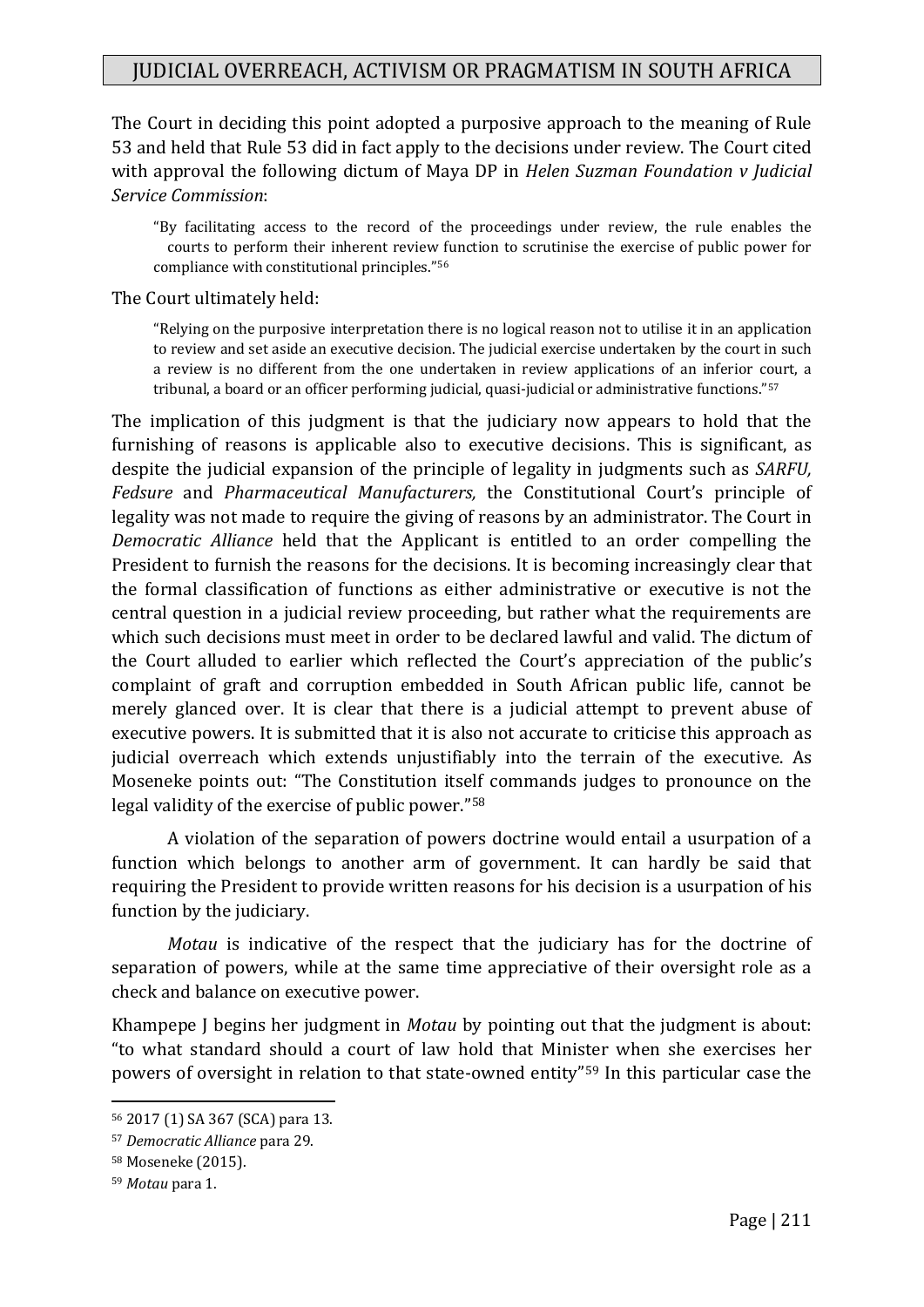Minister of Defence and Military Veterans had terminated the services of the Chairperson and Deputy Chairperson of the Armaments Corporation of South Africa (Armscor), which is the Department of Defence's armaments and technology procurement agency. Among the reasons for the terminations the Minister cited that the incumbents failed to act in the best interests of the Department and incurred alleged financial losses for the Department, which ran into tens of millions of rands, as a result of delayed procurement contracting processes.[60](#page-11-0) The Minister contended that her actions constituted executive decisions as contemplated in section 85(2)(c) of the Constitution[.61](#page-11-1) She argued that the "power to appoint and dismiss members of t[he](#page-11-2) Board is conferred especially on her for the effective pursuit of government business".<sup>62</sup>

The respondents on the other hand contended that the Minister's actions amounted to administrative action since she was implementing the Armscor Act.[63](#page-11-3) The Constitutional [Co](#page-11-4)urt in *Minister of Health and another NO v New Clicks South Africa (Pty) Ltd and others*<sup>64</sup> had held that the failure to include the implementation of national legislation under section 85(2)(a) of the Constitution under the PAJA's list of excluded executive powers, was deliberate, as the Constitutional Court has held in other cases that the implementation of legislation by a senior member of the Executive ordinarily constitutes administrative action.[65](#page-11-5) The Court in *Motau* in deciding whether the decisions in question were administrative or executive in nature, explained:

"It is also true that the distinction between executive and administrative action is often not easily made. The determination needs to be made on a case-by-case basis; there is no ready-made panacea or solve-all formula."[66](#page-11-6)

The Court went further to stress that:

"…it should be considered whether it is appropriate to subject the exercise of the power to the higher level of scrutiny under administrative law. It may be that this level of scrutiny is not appropriate given that the power bears on particularly sensitive subject matter or policy matters for which courts should show the Executive a greater degree of deference".[67](#page-11-7)

It is clear from the above dictum that judicial respect for the doctrine of separation of powers is intact and unimpeachable. In the final analysis the Court held that the Minister's decision was executive rather than administrative.<sup>[68](#page-11-8)</sup> Having decided on the nature of the power, the Court went on to subject it to the principle of legality and scrutinised it for rationality and good cause. On these scores the Court found that the Minister had acted within her powers.<sup>[69](#page-11-9)</sup>

<span id="page-11-0"></span><sup>60</sup> *Motau* paras 10 & 14.

<span id="page-11-1"></span><sup>61</sup> *Motau* para 26.

<span id="page-11-2"></span><sup>62</sup> *Motau* para 26

<span id="page-11-3"></span><sup>63</sup> *Motau* para 26; Armscor Act 51 of 2003.

<span id="page-11-4"></span><sup>64</sup> 2006 (8) BCLR 872 (CC).

<span id="page-11-5"></span><sup>65</sup> *Permanent Secretary, Department of Education and Welfare, Eastern Cape and another v Ed-U-College (PE) (Section 21) Inc* 2001 BCLR 118 (CC) para 18; and *SARFU* para 142.

<span id="page-11-6"></span><sup>66</sup> *Motau* para 36.

<span id="page-11-7"></span><sup>67</sup> *Motau* para 43.

<span id="page-11-8"></span><sup>68</sup> *Motau* para 47.

<span id="page-11-9"></span><sup>69</sup> *Motau* para 84.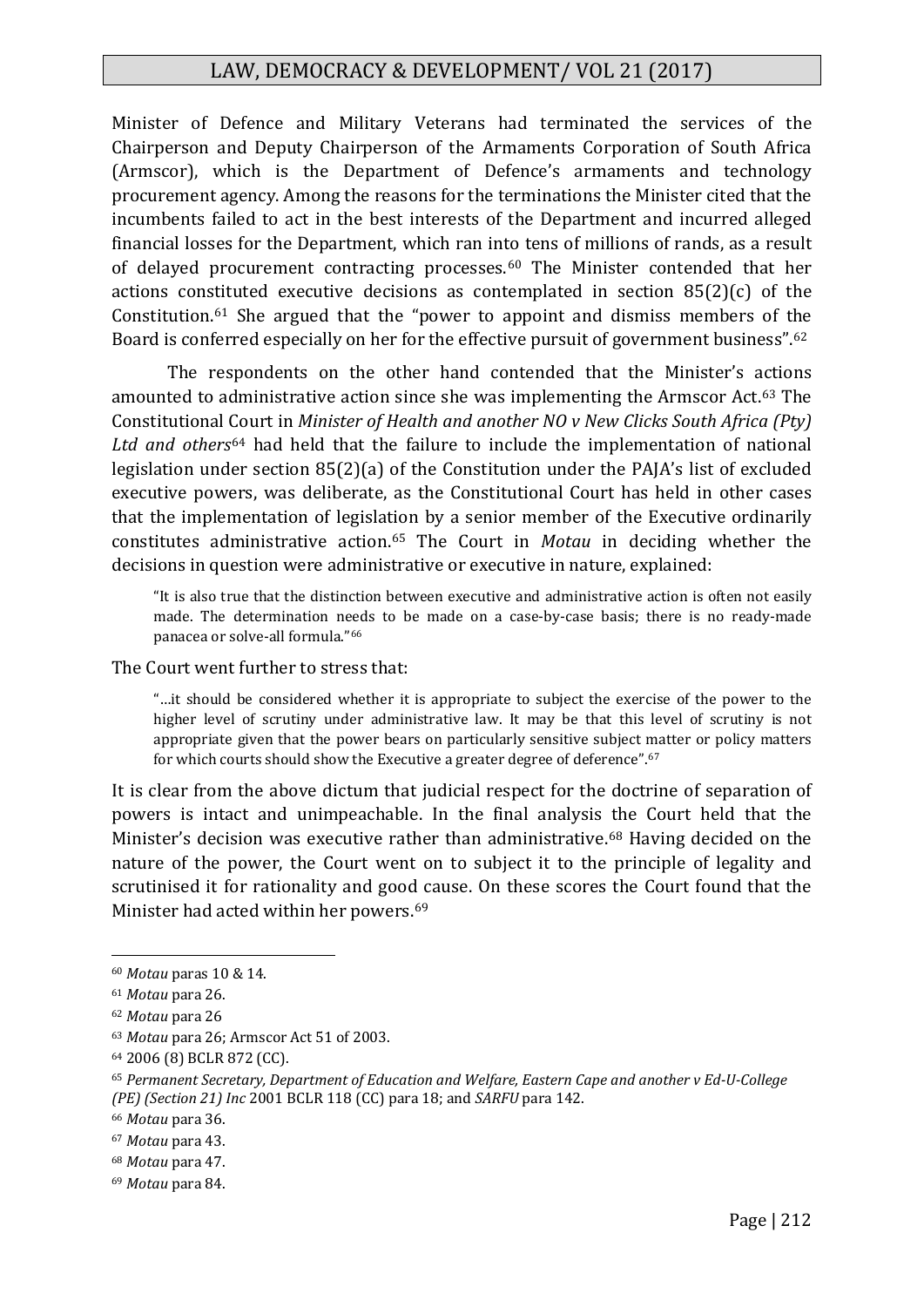Notwithstanding this finding, and that the Court classified the power as being executive in nature, the Court did not hesitate to consider whether the Minister had acted in a procedurally fair manner in terminating the services of the respondents. As has been alluded to above, procedural fairness is a requirement of administrative law. As Hoexter rightly points out, the judicial jurisprudence prior to the enactment of PAJA did not develop the principle of legality to cover procedural fairness.[70](#page-12-0) Therefore the Minister in *Motau*, relying [on](#page-12-1) the Court's decision in *Masetlha v President of the Republic of South Africa and another*<sup>71</sup> (*Masetlha*) contended that the requirement of procedural fairness was not applicable to the review of an executive action. The Court rejected this argument of the Minister, first, by holding that its decision in *Masetlha* did not apply to the circumstances of the case before it, but rather was limited to the specific context of that case[72](#page-12-2) and secondly, by reaffirming that "procedural fairness obligations may attach independently of a statutory obligation in virtue of the principle of legality".[73](#page-12-3) The Court held that the Minister failed to follow due procedure in her terminations of the respondents' positions on the Board of Armscor, as required by the Companies Act 71 of 2008.[74](#page-12-4)

It is true, however, that the courts have not always been prepared to attribute procedural fairness obligations to review of an executive action. For instance, in *Masetlha* the court held that the constitutional constraints on the exercise of executive authority did not include procedural fairness as a requirement.[75](#page-12-5) The Constitutional Court in *Ass[oci](#page-12-6)ation of Regional Magistrates of South Africa v President of the Republic of South Africa*<sup>76</sup> (*ARMSA)* held that the decision of the President to increase the annual salaries of public office bearers by only 5 percent constituted an executive action. The Court (at paragraph 59 of the judgment) held as follows:

"Procedural fairness is not a requirement for the exercise of executive powers and therefore executive action cannot be challenged on the ground that the affected party was not given a hearing unless a hearing is specifically required by the enabling statute."

However, the Constitutional Court clearly adopted the opposite stance in *Motau* as discussed above. It has done so in other cases as well. F[or](#page-12-7) instance, in *Albutt v Centre for the Study of Violence and Reconciliation and another*<sup>77</sup> the President announced in November 2007 that in order to complete the work of the Truth and Reconciliation Commission, he intended to create a special dispensation in terms of which certain prisoners could apply for a Presidential pardon in terms of section 84(2)(j) of the Constitution[.78](#page-12-8) The respondents (a coalition of non-governmental organisations) made

<span id="page-12-0"></span><sup>70</sup> Hoexter (2012) 113.

<span id="page-12-1"></span><sup>71</sup> 2008 (1) BCLR 1 (CC).

<span id="page-12-2"></span><sup>72</sup> *Motau* para 81.

<span id="page-12-3"></span><sup>73</sup> *Motau* para 82. This was affirmed by the Constitutional Court in *Albutt v Centre for the Study of Violence and Reconciliation and others* 2010 (5) BCLR 391 (CC).

<span id="page-12-4"></span><sup>74</sup> *Motau* para 84.

<span id="page-12-5"></span><sup>75</sup> *Masetlha* para 78.

<span id="page-12-6"></span><sup>76</sup> 2013 (7) BCLR 762 (CC).

<span id="page-12-7"></span><sup>77</sup> 2010 (3) SA 293 (CC).

<span id="page-12-8"></span><sup>78</sup> These prisoners were to be those convicted of a politically motivated offence committed before 16 June 1999 and who has chosen not to participate in the TRC proceedings for whatever reason.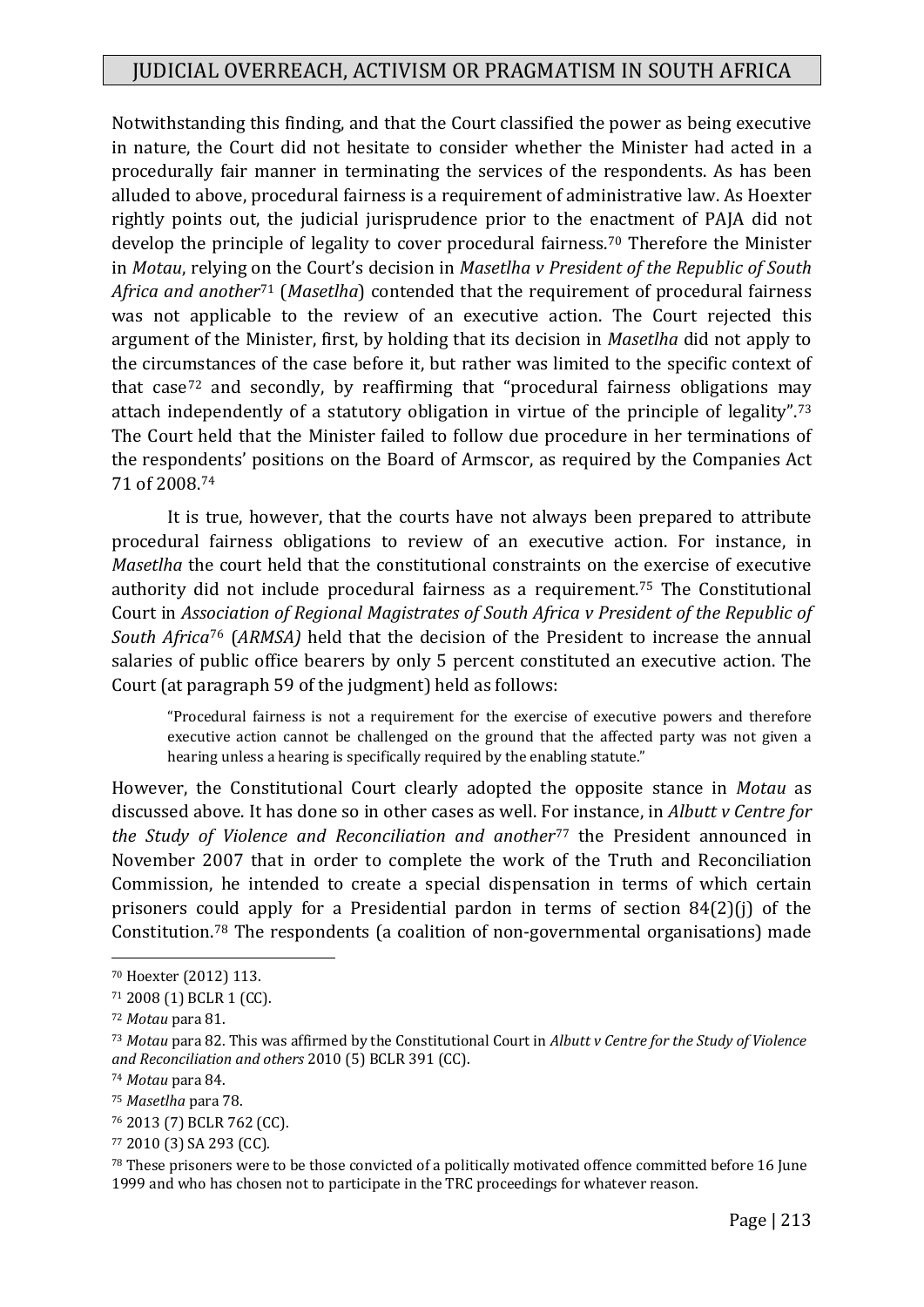numerous requests to the President for the victims of the offences in respect of which pardons were sought to participate in the special dispensation. The President declined these requests. The respondents had approached the High Court arguing that the President's conduct amounted to administrative action and hence was subject to procedural fairness in terms of section 3(2) of the PAJA. The High Court agreed with this argument and so did the Constitutional Court. Unlike the High Court, however, the Constitutional Court held it unnecessary to determine whether the President's decision was an administrative or an executive one. Rather than engage in a formalistic classification of functions in order to assess whether the provisions of the PAJA became applicable, it is submitted that the Constitutional Court chose to adopt a broader approach and delve into an enquiry which related to rationality of the decision in question. In the final analysis the Court held that every exercise of public power, including the President's decision to grant a pardon, has to be both lawful and rational. In this particular case the Court held that in order for the decision to be rational, it had to be determined whether the means adopted by the President to achieve the aims of the amnesty process (which were cited as being nation building and national reconciliation) were rational. The Court was of the view that the victims' participation in the decision process was crucial. Failure to allow such participation in the process, which relates to procedural fairness, therefore amounted to an irrational decision. It is therefore submitted that in this case the Constitutional Court held that procedural fairness was crucial in determining the rationality of an executive decision.

A similar approach was followed by th[e C](#page-13-0)onstitutional Court in *Democratic Alliance v President of the Republic of South Africa.*<sup>79</sup> This case concerned the decision of the President to appoint Mr Menzi Simelane as the National Director of Public Prosecutions after the Ginwala Commission of Enquiry had severely criticised Mr Simelane and after the Public Service Commission had recommended that disciplinary steps be taken against Mr Simelane. Once again the Constitutional Court deemed it unnecessary to determine whether the President's decision amounted to administrative action or executive action. And once again the Court deemed it necessary to determine whether not only the decision but the process of arriving at the decision were rational, in order to meet the test for rationality. It is clear therefore that procedural fairness is applicable to executive decisions as it would be applicable to administrative decisions.<sup>[80](#page-13-1)</sup> It is further submitted that, in fact, the non-application of procedural regularity to executive decisions would make no sense at all, since the judicial focus on procedure rather than substance in terms of the PAJA is meant to preserve the doctrine of separation of powers. It is logical to conclude therefore that procedural fairness may rightfully be applied to the review of executive decisions as well, without violating the doctrine of separation of powers in all cases.

However, seeing the divergent positions taken by the Constitutional Court on the question of the applicability of procedural fairness to executive decisions, it would not

<span id="page-13-0"></span><sup>79</sup> 2013 (1) SA 248 (CC).

<span id="page-13-1"></span><sup>80</sup> It is worth noting that the approach followed in the *Albutt* case was also followed by the Supreme Court of Appeal in *Minister of Home Affairs v Scalabrini Centre, Cape Town* 2013 (6) SA 421 (SCA).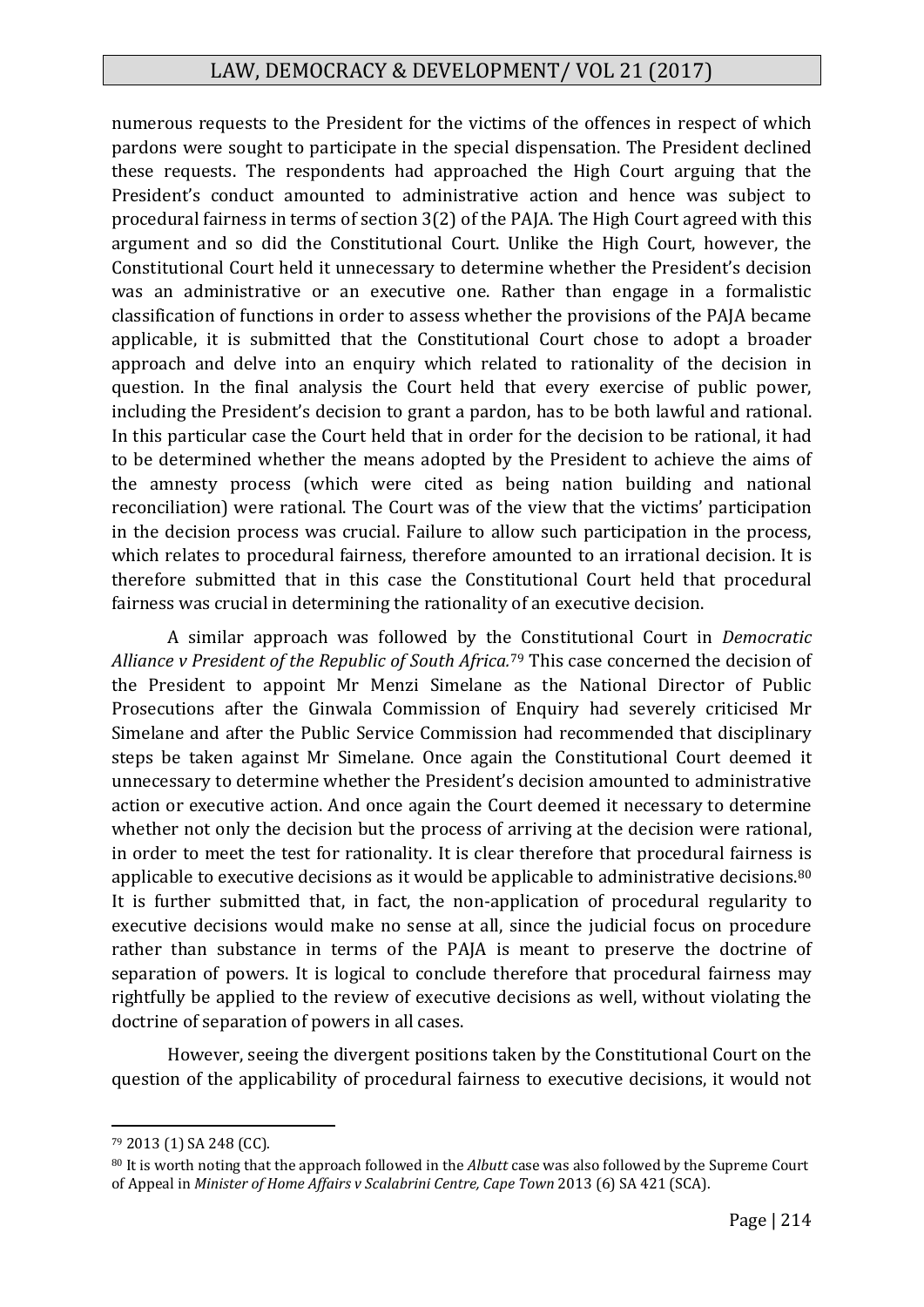be unfair if any commentator where to conclude that this creates judicial uncertainty. It is submitted, however, that such conclusion would not be reached if one where to look at each judgment on a case by case basis. It is submitted that in not applying procedural fairness in *ARMSA* and *Masetlha* the court was not setting a precedent as to whether or not this element is applicable in general to all executive decisions, but was rather adopted in order to afford appropriate judicial deference to the executive. This submission is supported by Kruger, who argues that the decision not to apply procedural fairness was driven by the specific context of the case, which was the need to protect national security, which cannot be achieved if the President's relationship of trust with the head of the National Intelligence Agency has broken down irreparably.[81](#page-14-0) Similarly in *ARMSA* it is submitted that the context of the case was the basis for not applying the element of procedural fairness. The remuneration of judicial officers is an important element of the independence of the judiciary. Moseneke has pointed out that "not only has the Court affirmed the doctrine [of separation of powers] in making rulings that affect the e[xec](#page-14-1)utive and legislature, it has also stepped aside where the Constitution so requires". <sup>82</sup> Perhaps, this being a case which involved the remuneration of the judges themselves the judgment reflects an element of deference on the part of the judiciary.

The facts in *Albutt* and *Democratic Alliance,* however, it may be submitted, concern the rights of people who might not, but for the development of the principle of legality to include procedural fairness, be able to assert and enjoy their rights. Victims of the pardoned prisoners may not have other effective avenues open to them, to participate in a process which cannot be said to achieve its objectives without their participation. Similarly, in *Democratic Alliance* while the appointment of the NDPP by the President is an executive decision, the implication of appointing a seemingly unfit person to such office would impact on the rights of citizens to enjoy an independent and impartial prosecuting authority. The reference to context as the central determiner as to whether or not a particular element of administrative law review may apply to an executive decision, is clear in the reasoning of the Court itself. This is explained above in the Court's rejection of the Minister's argument in *Motau.* In this way the judicial approach seems to move away from the "parsimonious" approach to administrative law that was prevalent in pre-democratic South Africa, as alluded to by Hoexter.[83](#page-14-2)

It is submitted therefore, that the requirements for the principle of legality, which is the accepted standard of review for executive powers, summarises an even greater number of the well-established administrative law grounds. In this regard it is submitted that the Constitutional Court has answered its initial question in *Motau* regarding the standard to which a court should hold a Minister when she exercises her powers of oversight. Seemingly this standard is arriving much closer to the standard applicable in a review of an administrative action.

<span id="page-14-1"></span><sup>82</sup> Moseneke (2015).

<span id="page-14-0"></span><sup>81</sup> Kruger R "The South African Constitutional Court and the rule of law: The *Masetlha* judgment a cause for concern" (2010) 13 *Potchefstroom Electronic Law Journal* 468 at 485.

<span id="page-14-2"></span><sup>83</sup> Hoexter (2004) 167.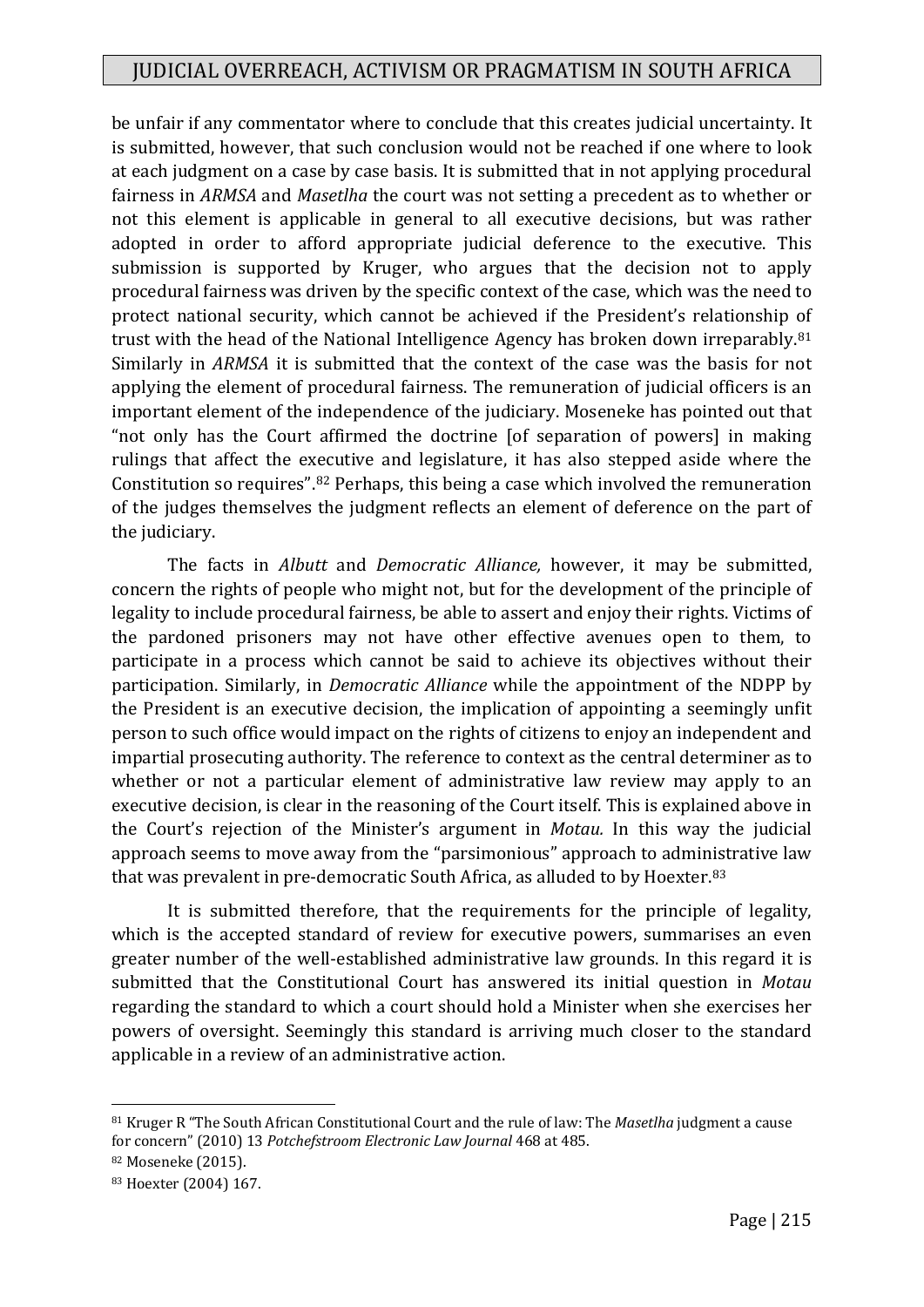In this regard it is submitted that perhaps executive decision-makers, mindful of the higher level of scrutiny to which their decisions may be subject, may be more inclined to exercise such powers with a greater degree of circumspection and adherence to the rule of law. The remedy imposed by the Constitutional Court in *Motau* once again demonstrates that the courts are mindful and respectful of the doctrine of separation of powers, despite their vigorous scrutiny of executive powers. The Court stressed:

"So the setting aside of the Minister's decision and the reinstatement of the aggrieved parties or an award of compensation would usually flow from a finding that a dismissal was procedurally defective and did not comply with the relevant legislative prescripts. But the very exceptional circumstances of this case mean that it would not be just and equitable for this Court to award such remedies here."[84](#page-15-0)

It is submitted that the stance adopted by the judiciary with respect to the review of executive powers is necessary to ensure more accountable and responsible exercise of executive powers. It is also submitted that it is becoming increasingly evident that under the South African constitutional dispensation, two standards of judicial review are perhaps no longer necessary.

The well-known saga of South Africa's attempt to enter into a nuclear arms deal contract with Russia for the alleged procurement of 9.6 gigawatts of nuclear power, is perhaps evidence of "executive autocracy" reminiscent of that which existed in apartheid South Africa. The details of this deal were ventilated in the Western Cape Division of the High Court in *Earthlife Africa-Johannesburg and another v The Minister of Energy and others*[85\(](#page-15-1) *Earthlife*).

In *Earthlife* the applicants sought, amongst others, the review and setting aside of two determinations made by the Minister of Energy in terms of section 34 of the Electricity Regulation Act, 4 of 2006 (section 34 determinations). The section 34 determinations related to the requirement for, and procurement of, 9 600 megawatts of electricity from nuclear energy.<sup>[86](#page-15-2)</sup> Subsequently the President approved the entering into of an agreement between South Africa and the Government of the Russian Federation in relation to a strategic nuclear partnership and to this extent authorised the Minister to sign such agreement, which the Minister did on 21 September 2014. The applicant also sought to have the decision of the President and the signing of the agreement by the Minister reviewed and set aside. It was the applicants' case that the section 34 determinations amounted to administrative action but breached the requirements for such action to be lawful, reasonable and procedurally fair. In determining this issue, the Court referred with approval to the caution offered by Woolman and Bisho[p87](#page-15-3) as follows: "*Woolman* cautions against the over extension of executive policy decisions so as to exclude a large range of actions from the application

<span id="page-15-0"></span><sup>84</sup> Para 86. <u>.</u>

<span id="page-15-1"></span><sup>85</sup> (19529/2015) [2017] ZAWCHC 50 (26 April 2017).

<span id="page-15-2"></span><sup>86</sup> *Earthlife* para 21.

<span id="page-15-3"></span><sup>87</sup> Woolman S & Bishop M *Constitutional law of South Africa* 2 ed vol 4 [original service: 06-08] 63-32.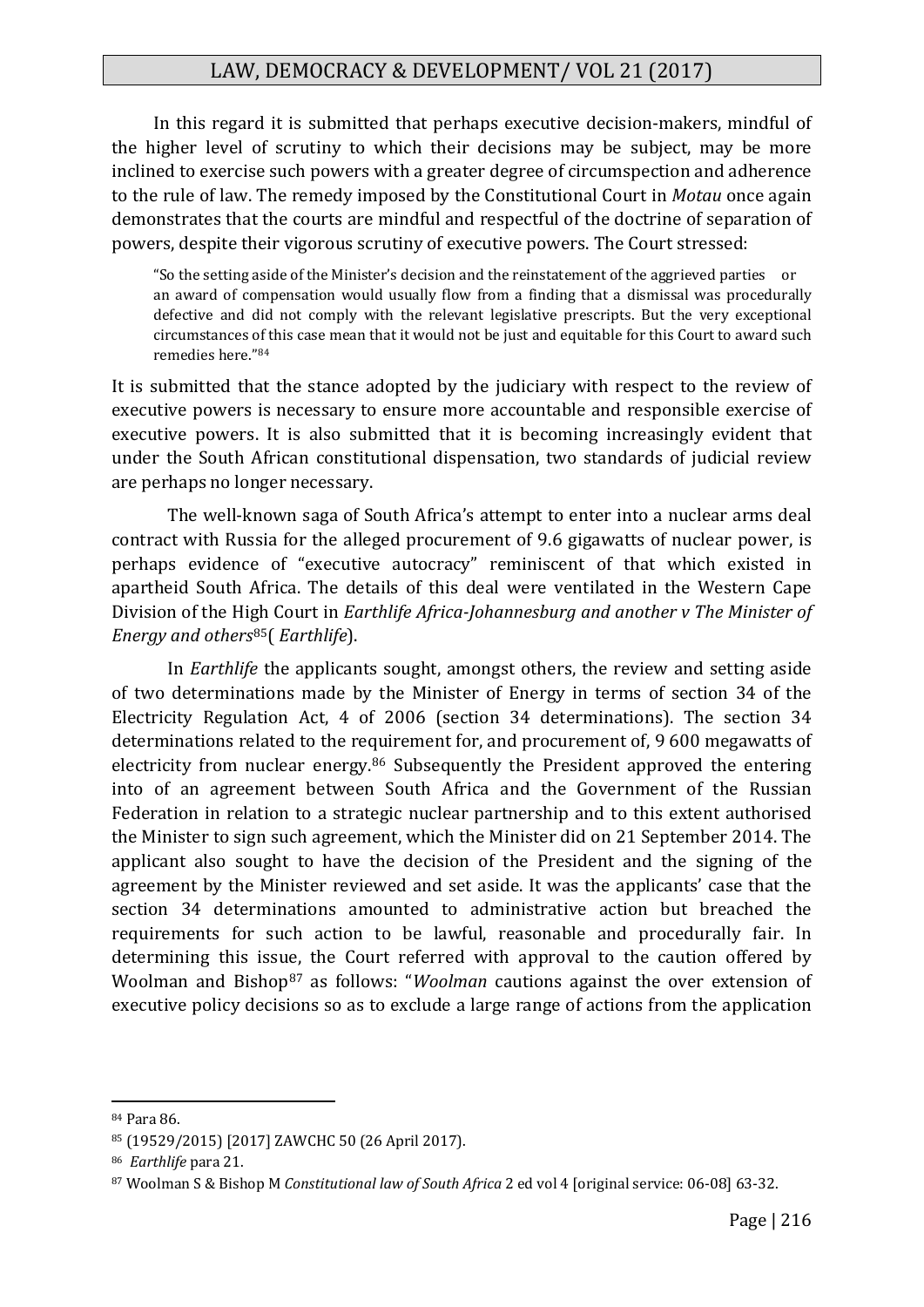of the right to just administrative action."[88](#page-16-0) Referring to Woolman and Bishop the Court went on further to state:

 "The authors contend that it is important to distinguish between policy in the narrow sense and policy in the broad [se](#page-16-1)nse, of which only the latter should be excluded from the ambit of administrative action". 89

Although the Court did not address directly whether the Minister's action in making the section 34 determination was administrative in nature, it found that the concurrence of the National Energy Regulator of South Africa, with the determinations, amounted to administrative action. In this regard the Court held as follows:

"In the present matter the source of the power exercised by the Minister was sec 34(1) of ERA and the nature of the power was one which had far reaching consequences for the public as a whole and for specific role-players in the electricity generation field. The determination also had external binding legal effect in that, at the very least, it bound or authorised NERSA to grant generation licences for nuclear energy subject to an overall limit of 9 600MW. Specific affected parties in this case would be not only those engaged in the field of nuclear energy generation but other electricity generation providers such as oil, gas or renewable energy inasmuch as their potential to contribute to the need for extra capacity would be removed. These factors all point towards the sec 34 determination constituting administrative action."[90](#page-16-2)

Although this case did not pronounce clearly whether the actions of the Minister and the President were administrative or executive in nature, the judicial rejection of the section 34 determinations meant that the resulting international agreement with Russia also had no standing. It is worth noting that this agreement, as pointed out by the Court contained such technical and precise details, that it at the very least "sets the parties well on their way to a binding, exclusive agreement [in](#page-16-3) relation to the procurement of new reactor plants from that particular country". <sup>91</sup> This is significant taking into account the fact that a further specific ground upon which the section 34 determinations were challenged was the absence of any specific system for the procurement of nuclear new build capacity.[92](#page-16-4) In effect therefore, had the Court not invalidated the section 34 determinations, South Africa could very well be on its way to procuring 9.6 gigawatts of nuclear energy from the Russian Government, the cost of which was estimated to be in excess of one trillion rands<sup>93</sup>, without a defined and approved procurement process as required by section 217 of the Constitution.<sup>[94](#page-16-6)</sup> The tragedy averted by the Court is that this massive expenditure of public funds may have been executed under the guise of the executive performing its high-level executive policy functions. It is submitted that the *Earthlife* case illustrates the possible large-scale

<span id="page-16-0"></span><sup>88</sup> *Earthlife* para 31.

<span id="page-16-1"></span><sup>89</sup> *Earthlife* para 31.

<span id="page-16-2"></span><sup>90</sup> *Earthlife* para 32.

<span id="page-16-3"></span><sup>91</sup> *Earthlife* para 110.

<span id="page-16-4"></span><sup>92</sup> *Earthlife* para 16.

<span id="page-16-5"></span><sup>93</sup> *Earthlife* para 44.

<span id="page-16-6"></span><sup>94</sup> Section 217(1) of the Constitution states that "When an organ of state in the national, provincial or local sphere of government, or any other institution identified in national legislation, contracts for goods and services, it must do so in accordance with a system which is fair, equitable, transparent, competitive and cost-effective."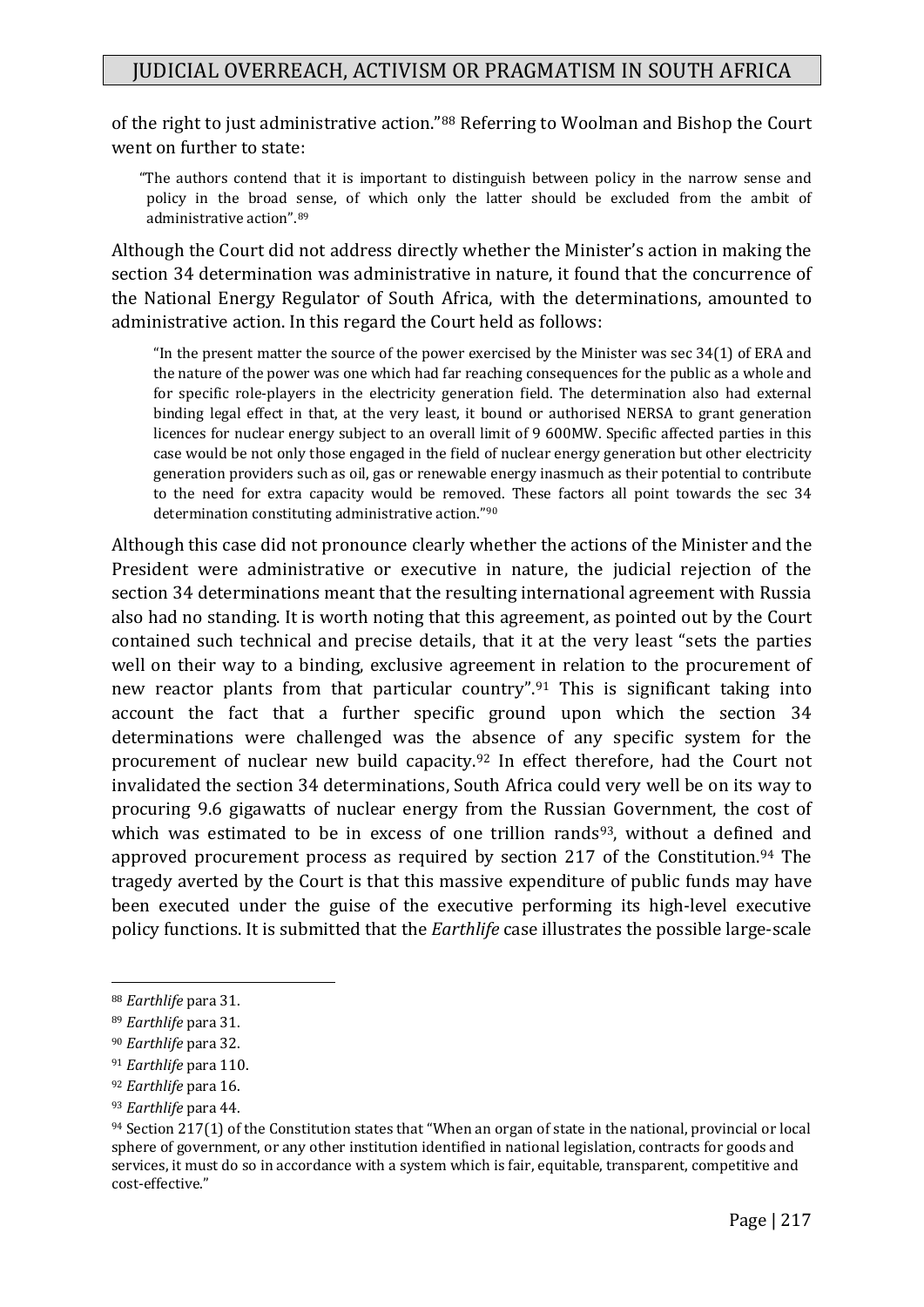abuse of executive powers which may ensue, in the absence of a vigilant and independent judiciary.

Perhaps the most elegant balancing of judicial vigilance, on the one hand, and respect for the doctrine of separation of powers, on the other, has recently been seen in the Constitutional Court judg[me](#page-17-0)nt of *United Democratic Movement v Speaker of the National Assembly and others*<sup>95</sup> (*UDM)*. In this case the Speaker of Parliament was requested by some Members of the Assembly to make a determination that voting in the motion of no confidence in the President be conducted by secret ballot.<sup>[96](#page-17-1)</sup> The Speaker maintained that she was not empowered or permitted to do so either by the Constitution or the Rules of Parliament. The motion of no confidence sought was as a result of the President's removal from office of the then Minister of Finance and Deputy Minister of Finance. The motion of no confidence, as explained by the Court, is an "accountability-ensuring mechanism"[97](#page-17-2) resorted to only when all "regular checks and balances [see](#page-17-3)m to be ineffective or a serious accountability breach is thought to have occurred". <sup>98</sup> As explained by the court, the President's actions in removing the Minister and Deputy Minister concerned executive accountability<sup>[99](#page-17-4)</sup> and no doubt had serious repercussions for the country and hence the people.

The motion of no confidence is therefore a judgment call of Parliament that elected the President and to which he accounts.[100](#page-17-5) It is therefore a classic example of the checks and balances required by the doctrine of separation of powers, where Parliament is given the power to hold the executive to account. Of course this in turn meant that the court was obliged to tread carefully in considering the question of whether the Speaker of Parliament has the power to determine that a motion of no confidence be conducted by a secret ballot, lest it be accused of usurping the function of Parliament.

In the final analysis, the Court found that the Speaker is empowered to have a motion of no confidence in the President voted on by secret ballot.[101](#page-17-6) However, the Court respectfully refrained from determining when such a determination may be made, holding as follows:

"But, when a secret ballot would be appropriate, is an eventuality that has not been expressly provided for and which then falls on the Speaker to determine. That is her judgment call to make, having due regard to what would be the best procedure to ensure that Members exercise their oversight powers most effectively".[102](#page-17-7)

In this way the Court did not tread upon the terrain of the Speaker. That having been said however, the Court did not fail to note the abuses which might occur in instances

<span id="page-17-0"></span><sup>95</sup> [2017] ZACC 21. Date of judgment 22 June 2017.

<span id="page-17-1"></span><sup>96</sup> *UDM* para 49.

<span id="page-17-2"></span><sup>97</sup> *UDM* para 10.

<span id="page-17-3"></span><sup>98</sup> *UDM* para 10.

<span id="page-17-4"></span><sup>99</sup> *UDM* para 8.

<span id="page-17-5"></span><sup>100</sup> *UDM* para 11.

<span id="page-17-6"></span><sup>101</sup> *United Democratic Movement* para 68.

<span id="page-17-7"></span><sup>102</sup> *United Democratic Movement* para 68.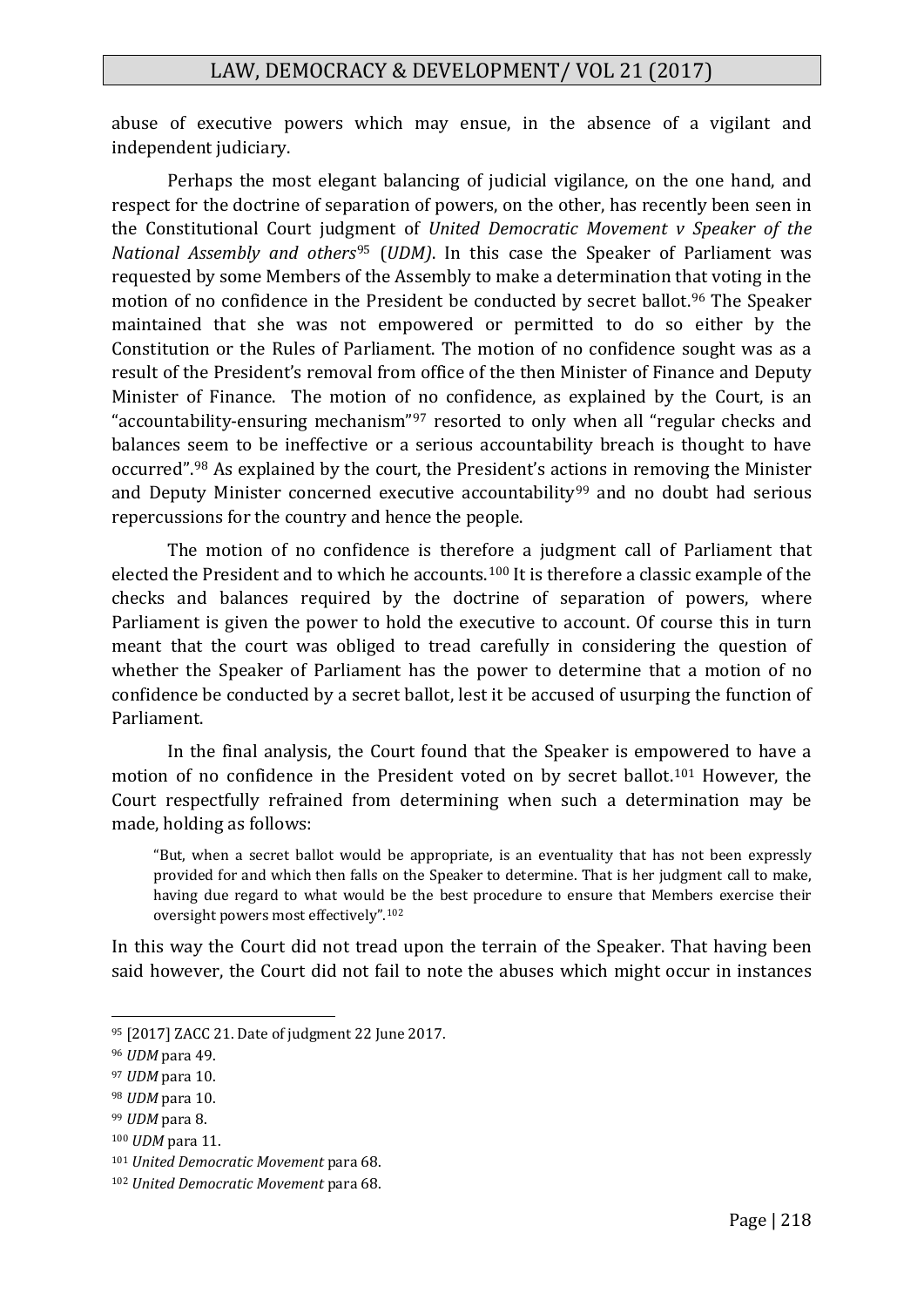where, a motion of no confidence was not taken by secret ballot. The Court, looking at the particular circumstances of the matter before it, was wise to prescribe a set of factors which the Speaker ought to take into account when determining whether or not a motion of no confidence should be conducted by secret ballot. In summary the court held that the following factors would have to be taken into account:

 "(a) whether the chosen voting procedure would allow Members of the National Assembly to vote according to their individual conscience and in furtherance of the best interest of the people, (b) whether the prevailing circumstances are either peaceful, or toxified and potentially hazardous, (c) the imperative of the Speaker's impartiality must be consciously factored into the decision-making process, (d) the effectiveness of a motion of no confidence as an accountability and consequencemanagement tool must be enhanced by the chosen voting procedure, (e) the possibility of corruption or bribes in the event of a secret ballot must be considered, (f) the need for the value of transparency to find expression in the passing of the motion must be taken into account, (g) the decision must be rationally connected to the purpose of a motion of no confidence and should not be made arbitrarily."[103](#page-18-0)

The elements of administrative law principles, particularly the need to ensure a rational connection between the purpose of the motion and the decision of the Speaker, are clear. It is becoming increasingly evident, from the above judicial formulation, that South African courts are concerned with preventing abuse of powers, while at the same time maintaining a clear respect for the functions of other spheres of State. The judgment in *UDM* has ensured that the decision of the Speaker, in respect of determining an appropriate procedure for a motion of no confidence in the President, is not an unfettered one. Rather it is one which may now be subject to review against clear and judicially defined factors, which factors bear a striking resemblance to the well-known administrative law principles. Once again it is submitted that the context of this particular case played a pivotal role in the decision arrived at by the Court. As explained above, the Court found that the President's action in removing the Minister and Deputy Minister concerned executive accountability and had serious repercussions for the people of the country. Seeing that the motion of no confidence is meant to be an effective check and balance on executive power, the Constitutional Court has deftly and pragmatically ensured that abuse at the very highest level of the executive is further discouraged.

# **5 CONCLUSION**

-

Prior to the enactment of the 1996 Constitution administrative justice was invoked in the shadow of Parliamentary sovereignty. In other words, even where courts attempted to adjudicate the lawfulness of a particular decision, the legislature could pass laws which prescribed what was lawful. Today, South Africa enjoys a democratic Constitution, which makes it the supreme law of the land, and which subjects e*very*  exercise of public power to the rule of law. This includes executive actions. However, in order to achieve the twin goals of establishing a State with enough power to govern

<span id="page-18-0"></span><sup>103</sup> Summary of judgment. Available at http://www.constitutionalcourt.org.za/site/CCT89-17A-htm (accessed on 23 June 2017).